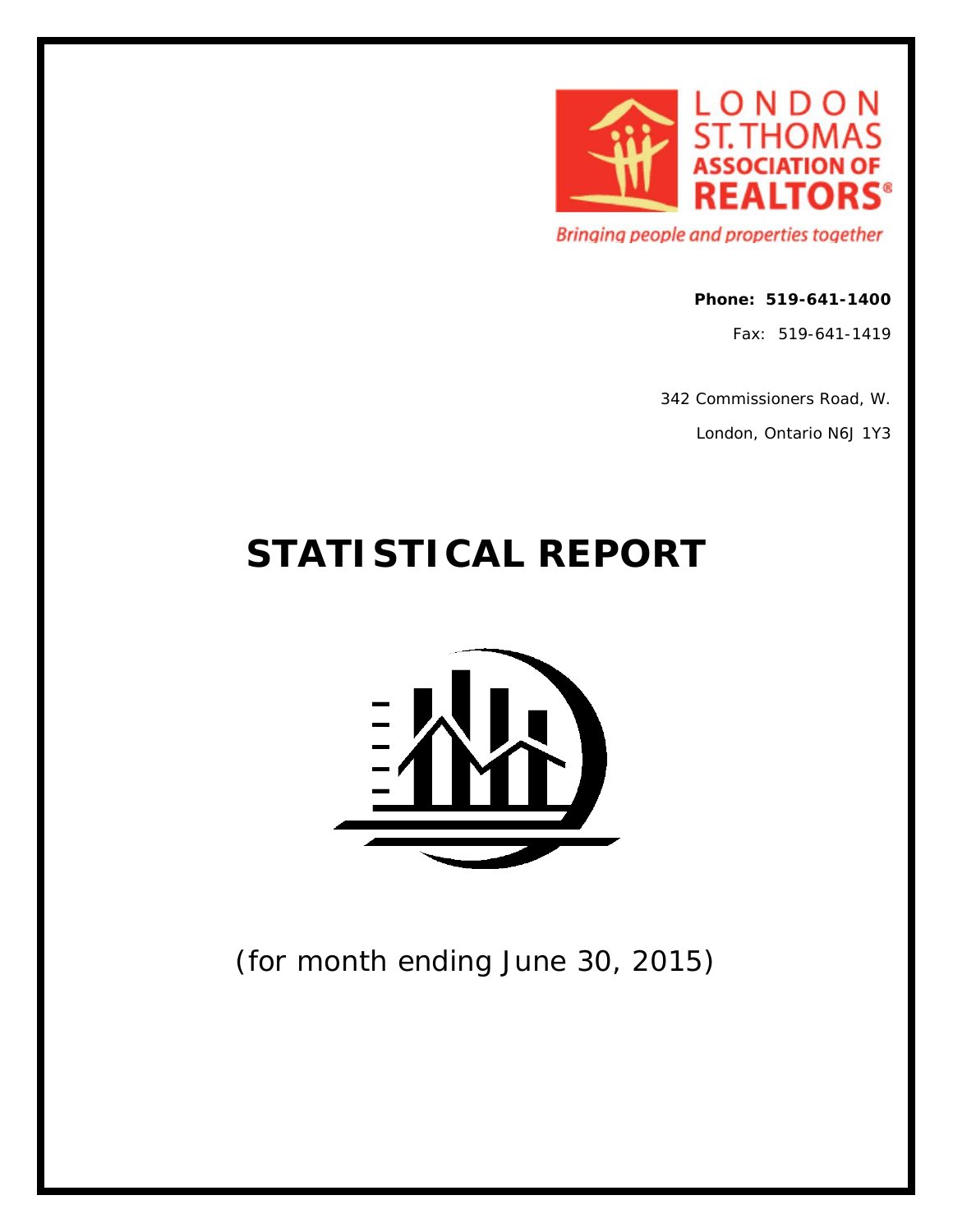# Table of Contents

| News Release for June 2015                                             | 3  |
|------------------------------------------------------------------------|----|
| Market Report for June 2015                                            | 5  |
| <b>Statistical Report for the Month Ending</b>                         | 6  |
| <b>Residential Statistical Report for the Month Ending</b>             | 7  |
| Sales to New Listings Ratio - 10 Year Review                           | 8  |
| <b>St. Thomas Statistics</b>                                           | 9  |
| St. Thomas Sales by Month                                              | 10 |
| MLS® Residential Sales, Jan.1 – Dec. 31, a 10-year review              | 11 |
| MLS® Residential Sales, June to June, a 10-year review                 | 12 |
| MLS® Listings, Jan. $1 - Dec.$ 31, a 10-year review                    | 13 |
| MLS® Listings, June to June, a 10-year review                          | 14 |
| Active MLS® Residential Listings, Jan. 1 – Dec. 31, a 10-year review   | 15 |
| Active MLS® Residential Listings, June to June, a 10-year review       | 16 |
| Average Residential Price in Association's Jurisdiction                | 17 |
| Total MLS® Dollar Volume, Jan. 1 – Dec. 31, a 10-year review           | 18 |
| Total MLS® Dollar Volume, June to June, a 10-year review               | 19 |
| <b>Residential Sales for June</b>                                      | 20 |
| Average Residential Prices, including London and St. Thomas, 1987-2015 | 23 |
| <b>Fifteen-Year Condo Review</b>                                       | 24 |
| Breakdown by Area                                                      | 25 |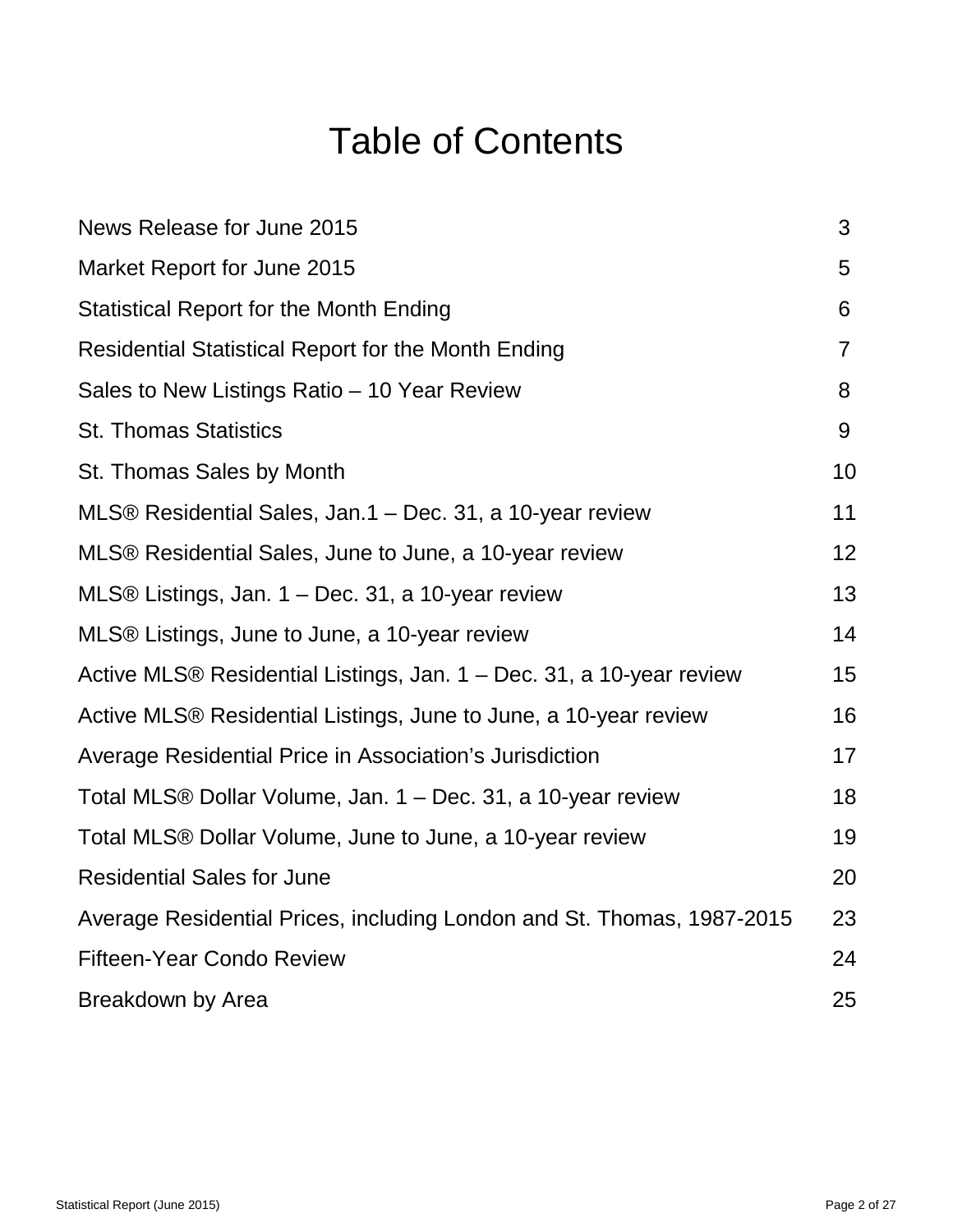



For Comment: Carl Vandergoot, President, 519-519-667-1800 For Background: Betty Doré, Executive Vice-President, 519-641-1400

London, July 1, 2015

# **Best June EVER**

With 1,109 home sales, June 2015 breaks the record for the best June in the history of the London and St. Thomas Association of REALTORS®. "For the second best June on record, you'd have to go all the way back to June 2006 when there were 1,011 sales," says Carl Vandergoot, LSTAR President. He adds, "We could tell that June was going to be a banner month, but we didn't expect it to be quite this robust." 892 detached homes sold in June, up 11.5%, while 217 condos exchanged hands, up 19.9%. Total sales for the month were up 13% over June 2014. "Job growth, stable mortgage rates and affordable home prices have all played a part in making this market so strong," says Vandergoot.

Listings were up 6.8% overall, while inventory – active listings end of period – were down 5.5%. "In other words, things are moving," says Vandergoot. "That means that now is a great time for Buyers and Sellers to get into the market – when it is both balanced and dynamic."

The market in London's Sister City of St. Thomas had the best June since 2009, with 85 sales. The average price of a home in St. Thomas Year-to-Date stands at \$217,537, up 8.8%.

| <b>House Style</b>   | <b>Units</b><br><b>Sold</b> | <b>Average Price</b> |
|----------------------|-----------------------------|----------------------|
| 2 storey             | 283                         | \$363,295            |
| <b>Bungalow</b>      | 180                         | \$205,143            |
| Ranch                | 124                         | \$326,736            |
| Townhouse            | 85                          | \$166,152            |
| High rise apt. condo | 63                          | \$185,131            |

The best-selling house style in LSTAR's jurisdiction for June 2015 was the twostorey, then the bungalow, followed by ranches, then townhouse condominiums, then high rise apartment condos. As of June 30, the average price for a detached home Year-to-Date stood at \$282,408, up 4.4%, while the average price for a condo over the same period stood at \$192,045, up

5%. Year-to-Date the average price of all homes sold through LSTAR's MLS® stood at \$264,834, up 4.2%.

The following table, based on data taken from CREA's National MLS® Report for May 2015 (the latest information available), demonstrates how homes in LSTAR's jurisdiction continue to maintain their affordability compared to other major Ontario and Canadian centers.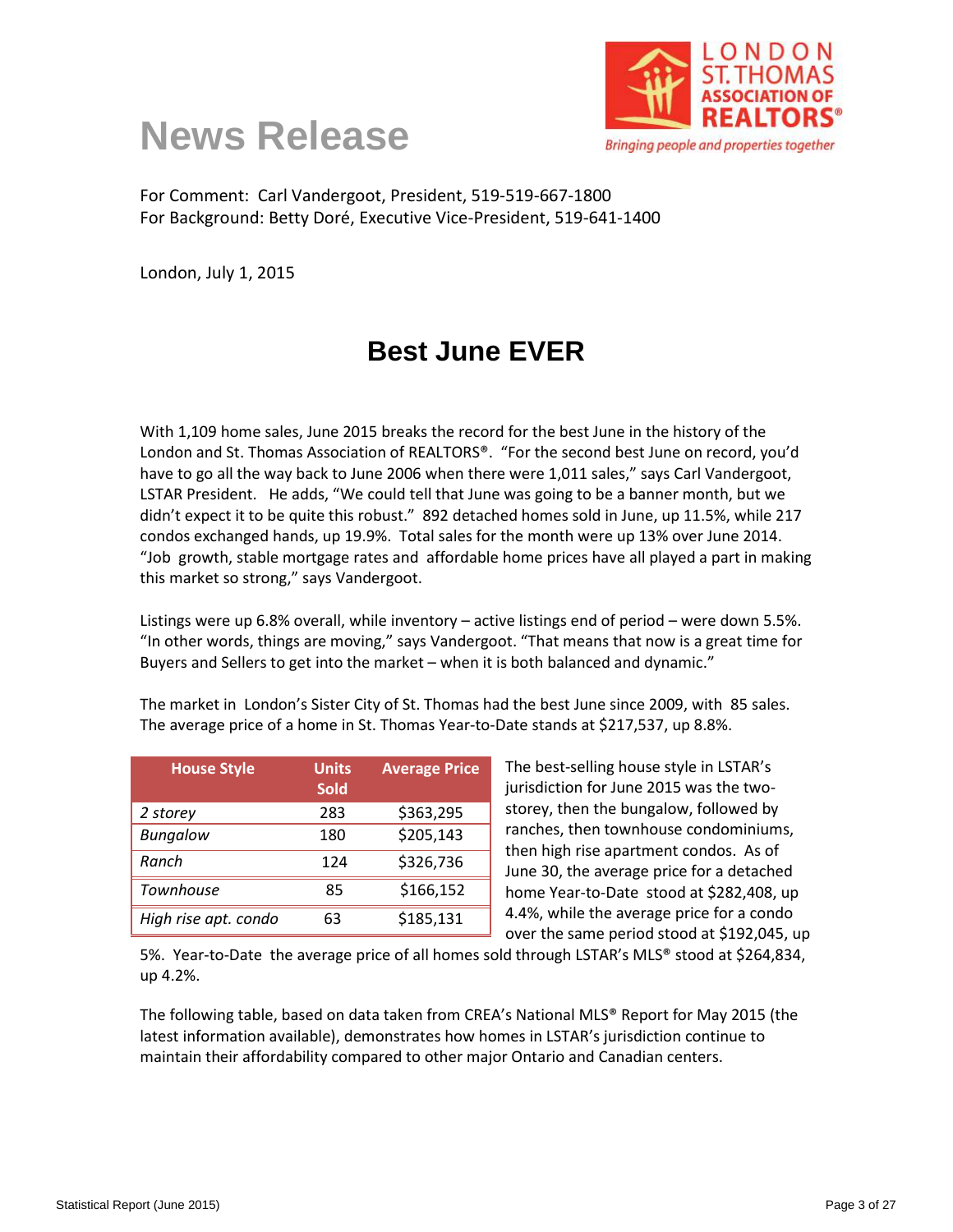| Citv                  | <b>Average Sale \$\$</b> |
|-----------------------|--------------------------|
| Vancouver             | \$883,871                |
| Toronto               | \$617,043                |
| <b>Fraser Valley</b>  | \$552,988                |
| Victoria              | \$503,507                |
| Calgary               | \$468,125                |
| Hamilton-Burlington   | \$436,477                |
| Ottawa                | \$362,309                |
| Kitchener-Waterloo    | \$354,168                |
| Montreal              | \$348,343                |
| Saskatoon             | \$345,638                |
| Regina                | \$312,720                |
| Newfoundland-Labrador | \$274,619                |
| Halifax-Dartmouth     | \$271,604                |
| London St. Thomas     | \$264,834                |
| <b>CANADA</b>         | \$429,476                |

According to recent research conducted by the Altus Group, one job is created for every three real estate transactions and approximately \$52,000 in ancillary spending is generated every time a house changes hands in Ontario. "Real estate drives our local economy," says Vandergoot. "A vibrant real estate market is good news for everybody."

*The London and St. Thomas Association of REALTORS® (LSTAR) exists to provide our REALTOR® Members with the support and tools they need to succeed in their profession. LSTAR is one of Canada's fifteen largest real estate associations, representing 1,500 REALTORS® working in Middlesex and Elgin Counties, a trading area of 500,000 residents. LSTAR adheres to a Quality of Life philosophy, supporting growth that fosters economic vitality, provides housing opportunities, respects the environment and builds good communities and safe neighbourhoods and is a proud participant in the REALTORS Care Foundation's* Every REALTOR™ *Campaign.* 

<span id="page-3-0"></span>i Average Price Overall for June 2015  $\overline{a}$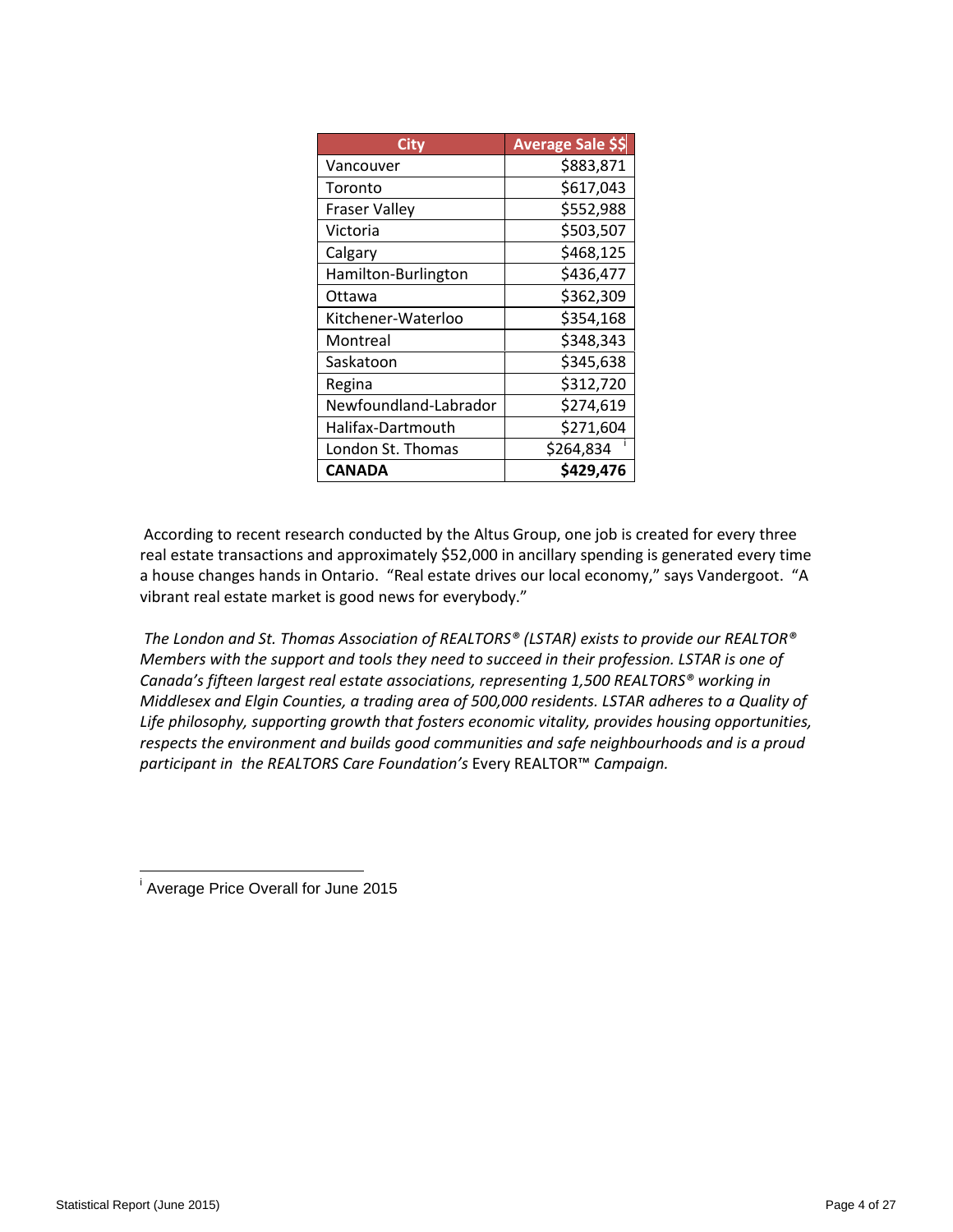# **LSTAR'S Market Report for June 2015**

| <b>Market Activity</b>    |                                                                                                               | 892 detached homes and 217 condos exchanged hands in June 2015, for a total of 1109 transactions.                                                                                                                                                                                                                                                                                                                                                                                                                                                                                                                                                                                                                           |                                 |  |  |  |  |  |
|---------------------------|---------------------------------------------------------------------------------------------------------------|-----------------------------------------------------------------------------------------------------------------------------------------------------------------------------------------------------------------------------------------------------------------------------------------------------------------------------------------------------------------------------------------------------------------------------------------------------------------------------------------------------------------------------------------------------------------------------------------------------------------------------------------------------------------------------------------------------------------------------|---------------------------------|--|--|--|--|--|
| Type of Market            | Balanced                                                                                                      |                                                                                                                                                                                                                                                                                                                                                                                                                                                                                                                                                                                                                                                                                                                             |                                 |  |  |  |  |  |
| Listings                  | Active detached home listings end of period were down 8.4%. Active condo listings end of period were up 6.8%  |                                                                                                                                                                                                                                                                                                                                                                                                                                                                                                                                                                                                                                                                                                                             |                                 |  |  |  |  |  |
|                           | Total Residential (Detached & Condo)                                                                          |                                                                                                                                                                                                                                                                                                                                                                                                                                                                                                                                                                                                                                                                                                                             | \$268,564 down 2.2% (\$274,743) |  |  |  |  |  |
|                           | All detached homes in LSTAR's jurisdiction                                                                    |                                                                                                                                                                                                                                                                                                                                                                                                                                                                                                                                                                                                                                                                                                                             | \$285,359 down 1.9% (\$290,833) |  |  |  |  |  |
| <b>Average Price</b>      | All condos in LSTAR'S jurisdiction                                                                            |                                                                                                                                                                                                                                                                                                                                                                                                                                                                                                                                                                                                                                                                                                                             | \$199,527 down 1.9% (\$203,332) |  |  |  |  |  |
| June 2015<br>(Compared to | All two-storeys in LSTAR's jurisdiction                                                                       |                                                                                                                                                                                                                                                                                                                                                                                                                                                                                                                                                                                                                                                                                                                             | \$363,295 down 1.4% (\$368,574) |  |  |  |  |  |
| May 2015)                 | All bungalows in LSTAR's jurisdiction                                                                         |                                                                                                                                                                                                                                                                                                                                                                                                                                                                                                                                                                                                                                                                                                                             | \$205,143 down 3.5% (\$212,486) |  |  |  |  |  |
|                           | All ranches in LSTAR'S jurisdiction                                                                           |                                                                                                                                                                                                                                                                                                                                                                                                                                                                                                                                                                                                                                                                                                                             | \$326,736 up 5.1% (\$310,903)   |  |  |  |  |  |
|                           | All townhouse condos in LSTAR's jurisdiction                                                                  |                                                                                                                                                                                                                                                                                                                                                                                                                                                                                                                                                                                                                                                                                                                             | \$166,152 down 4.2% (\$173,501) |  |  |  |  |  |
| Most Popular in<br>June   |                                                                                                               | Two-storeys, then bungalows, then ranches, then townhouse condominiums, then high rise apartment condos.                                                                                                                                                                                                                                                                                                                                                                                                                                                                                                                                                                                                                    |                                 |  |  |  |  |  |
|                           | both balanced and dynamic."<br>St. Thomas Year-to-Date stands at \$217,537, up 8.8%.<br>and Canadian centers. | moving," says Vandergoot. "That means that now is a great time for Buyers and Sellers to get into the market - when it is<br>The market in London's Sister City of St. Thomas had the best June since 2009, with 85 sales. The average price of a home in<br>The following table, based on data taken from CREA's National MLS® Report for May 2015 (the latest information available),<br>demonstrates how homes in LSTAR's jurisdiction continue to maintain their affordability compared to other major Ontario                                                                                                                                                                                                          |                                 |  |  |  |  |  |
|                           |                                                                                                               | City                                                                                                                                                                                                                                                                                                                                                                                                                                                                                                                                                                                                                                                                                                                        | Average Sale \$\$               |  |  |  |  |  |
|                           |                                                                                                               | Vancouver                                                                                                                                                                                                                                                                                                                                                                                                                                                                                                                                                                                                                                                                                                                   | \$883,871                       |  |  |  |  |  |
| Affordability             |                                                                                                               | Victoria                                                                                                                                                                                                                                                                                                                                                                                                                                                                                                                                                                                                                                                                                                                    | \$503,507                       |  |  |  |  |  |
|                           |                                                                                                               | <b>Fraser Valley</b>                                                                                                                                                                                                                                                                                                                                                                                                                                                                                                                                                                                                                                                                                                        | \$552,988                       |  |  |  |  |  |
|                           |                                                                                                               | Toronto                                                                                                                                                                                                                                                                                                                                                                                                                                                                                                                                                                                                                                                                                                                     | \$617,043                       |  |  |  |  |  |
|                           |                                                                                                               | Calgary                                                                                                                                                                                                                                                                                                                                                                                                                                                                                                                                                                                                                                                                                                                     | \$468,125                       |  |  |  |  |  |
|                           |                                                                                                               | Hamilton-Burlington                                                                                                                                                                                                                                                                                                                                                                                                                                                                                                                                                                                                                                                                                                         | \$436,477                       |  |  |  |  |  |
|                           |                                                                                                               | Ottawa                                                                                                                                                                                                                                                                                                                                                                                                                                                                                                                                                                                                                                                                                                                      | \$362,309                       |  |  |  |  |  |
|                           |                                                                                                               | Kitchener-Waterloo                                                                                                                                                                                                                                                                                                                                                                                                                                                                                                                                                                                                                                                                                                          | \$354,168                       |  |  |  |  |  |
|                           |                                                                                                               | Montreal                                                                                                                                                                                                                                                                                                                                                                                                                                                                                                                                                                                                                                                                                                                    | \$348,343                       |  |  |  |  |  |
|                           |                                                                                                               | Regina                                                                                                                                                                                                                                                                                                                                                                                                                                                                                                                                                                                                                                                                                                                      | \$312,720                       |  |  |  |  |  |
|                           |                                                                                                               | Newfoundland & Labrador                                                                                                                                                                                                                                                                                                                                                                                                                                                                                                                                                                                                                                                                                                     | \$274,619                       |  |  |  |  |  |
|                           |                                                                                                               | Halifax-Dartmouth                                                                                                                                                                                                                                                                                                                                                                                                                                                                                                                                                                                                                                                                                                           | \$271,604                       |  |  |  |  |  |
|                           |                                                                                                               | London St. Thomas (June 2015)                                                                                                                                                                                                                                                                                                                                                                                                                                                                                                                                                                                                                                                                                               | \$264,834                       |  |  |  |  |  |
|                           |                                                                                                               | CANADA                                                                                                                                                                                                                                                                                                                                                                                                                                                                                                                                                                                                                                                                                                                      | \$429,476                       |  |  |  |  |  |
| <b>Market Factors</b>     |                                                                                                               | With 1,109 home sales, June 2015 breaks the record for the best June in the history of the London and St. Thomas<br>Association of REALTORS®. "For the second best June on record, you'd have to go all the way back to June 2006 when there<br>were 1,011 sales," says Carl Vandergoot, LSTAR President. He adds, "We could tell that June was going to be a banner<br>month, but we didn't expect it to be quite this robust." 892 detached homes sold in June, up 11.5%, while 217 condos<br>exchanged hands, up 19.9%. Total sales for the month were up 13% over June 2014. "Job growth, stable mortgage rates<br>and affordable home prices have all played a part in making this market so strong," says Vandergoot. |                                 |  |  |  |  |  |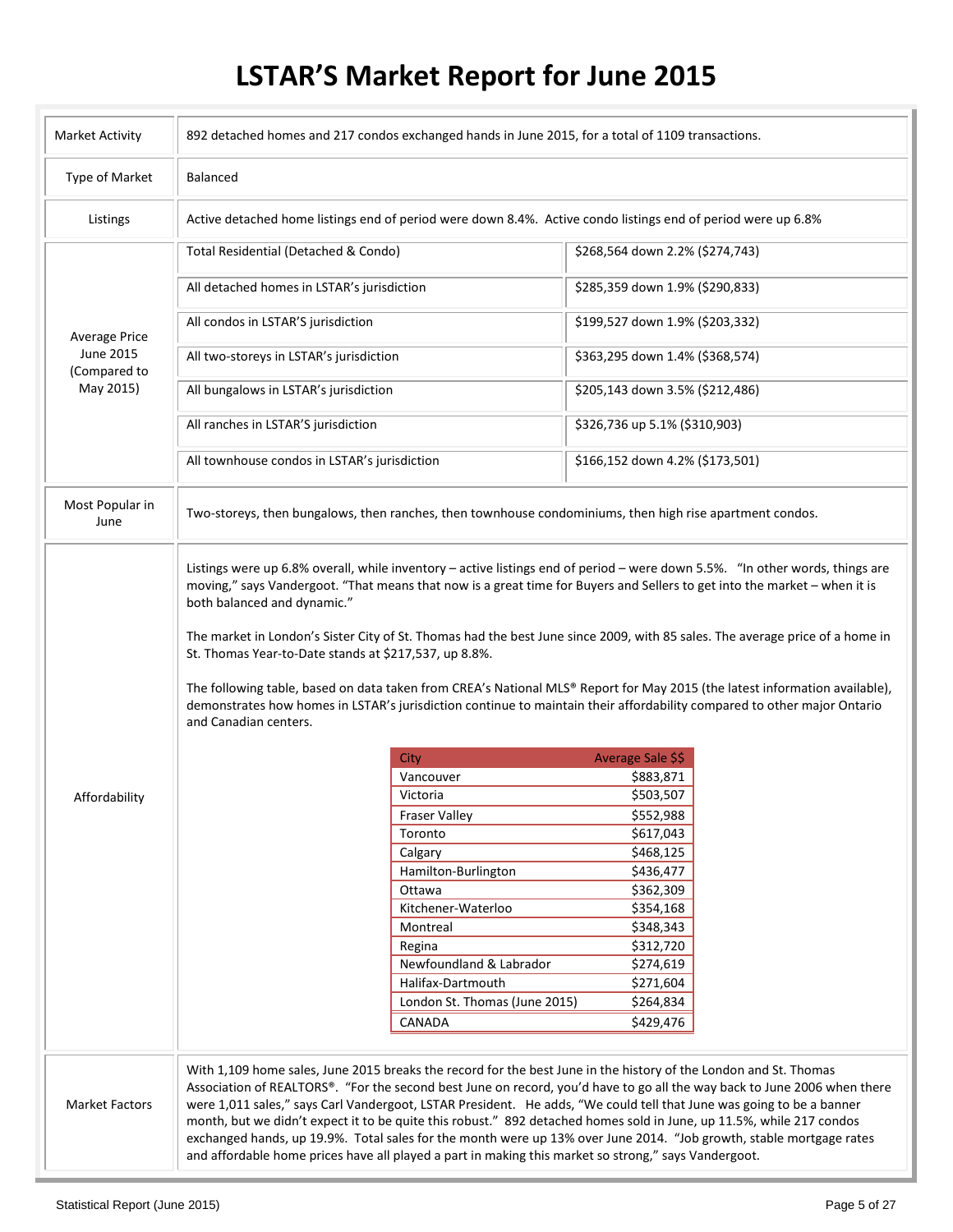#### London and St.Thomas Association of REALTORS®

Statistical Report for the Month Ending: **30-Jun-15**

| 2015 Monthly Data |               |      |              |      |              |               | 2014 Monthly Data |                 |              |              |               |
|-------------------|---------------|------|--------------|------|--------------|---------------|-------------------|-----------------|--------------|--------------|---------------|
| <b>DETACHED</b>   |               | %    | <b>CONDO</b> | ℅    | <b>OTHER</b> | <b>TOTAL</b>  | %                 | <b>DETACHED</b> | <b>CONDO</b> | <b>OTHER</b> | <b>TOTAL</b>  |
| <b>Units Sold</b> | 892           | 11.5 | 217          | 19.9 | 59           | 1168          | 13.7              | 800             | 181          | につ           | 1033          |
| Dollar Volume     | \$254,540,141 | 14.2 | \$43,297,396 | 21.4 | \$17.165.900 | \$315,003,437 | 14.9              | \$222,794,713   | \$35,661,739 | \$15,802,968 | \$274,259,420 |
| No.of Listings    | 1411          | ູ    | 364          | 24.2 | 312          | 2087          | 8.8               | 1369            | 293          | 257          | 1919          |

| 2015 Year-to Date      |                 |        |               |      |               |                 |        | 2014 Year-to-Date |               |              |              |
|------------------------|-----------------|--------|---------------|------|---------------|-----------------|--------|-------------------|---------------|--------------|--------------|
| <b>DETACHED</b>        |                 | %      | <b>CONDO</b>  | %    | <b>OTHER</b>  | <b>TOTAL</b>    | %      | <b>DETACHED</b>   | <b>CONDO</b>  | <b>OTHER</b> | <b>TOTAL</b> |
| <b>Units Sold</b>      | 3939            | 12.5   | 951           | 13.8 | 304           | 5194            | 12.0   | 3501              | 836           | 300          | 4637         |
| Dollar Volume          | \$1,112,405,017 | 17.2   | \$182,634,363 | 18.6 | \$118,904,181 | \$1,413,943,561 | 16.3   | \$949,171,934     | \$153.927.012 |              |              |
| No.of Listings         | 7543            | 4.2    | 1953          | 5.8  | 1584          | 11.080          | 3.4    | 7241              | 1846          | 1632         | 10,719       |
| <b>Active Listings</b> |                 |        |               |      |               |                 |        |                   |               |              |              |
| (end of period)        | 3010            | $-8.4$ | 838           | 6.8  | 1523          | 5371            | $-5.6$ | 3287              | 785           | 1619         | 5691         |

| <b>IDetached</b>      | 2015      |     | 2014      |
|-----------------------|-----------|-----|-----------|
| Average Price (Month) | \$285,359 | 2.5 | \$278.493 |
| Average Price (YTD)   | \$282.408 | 4.2 | \$271.115 |

| <b>Condo</b>         | 2015      |     | 2014      |
|----------------------|-----------|-----|-----------|
| Average Price(Month) | \$199.527 | 1.3 | \$197.026 |
| Average Price (YTD)  | \$192.045 | 4.3 | \$184.123 |

| <b>Total Residential</b> | 2015      |     | 2014      |
|--------------------------|-----------|-----|-----------|
| Average Price (Month)    | \$268,564 | 1.9 | \$263.462 |
| Average Price (YTD)      | \$264.834 | 4.1 | \$254,346 |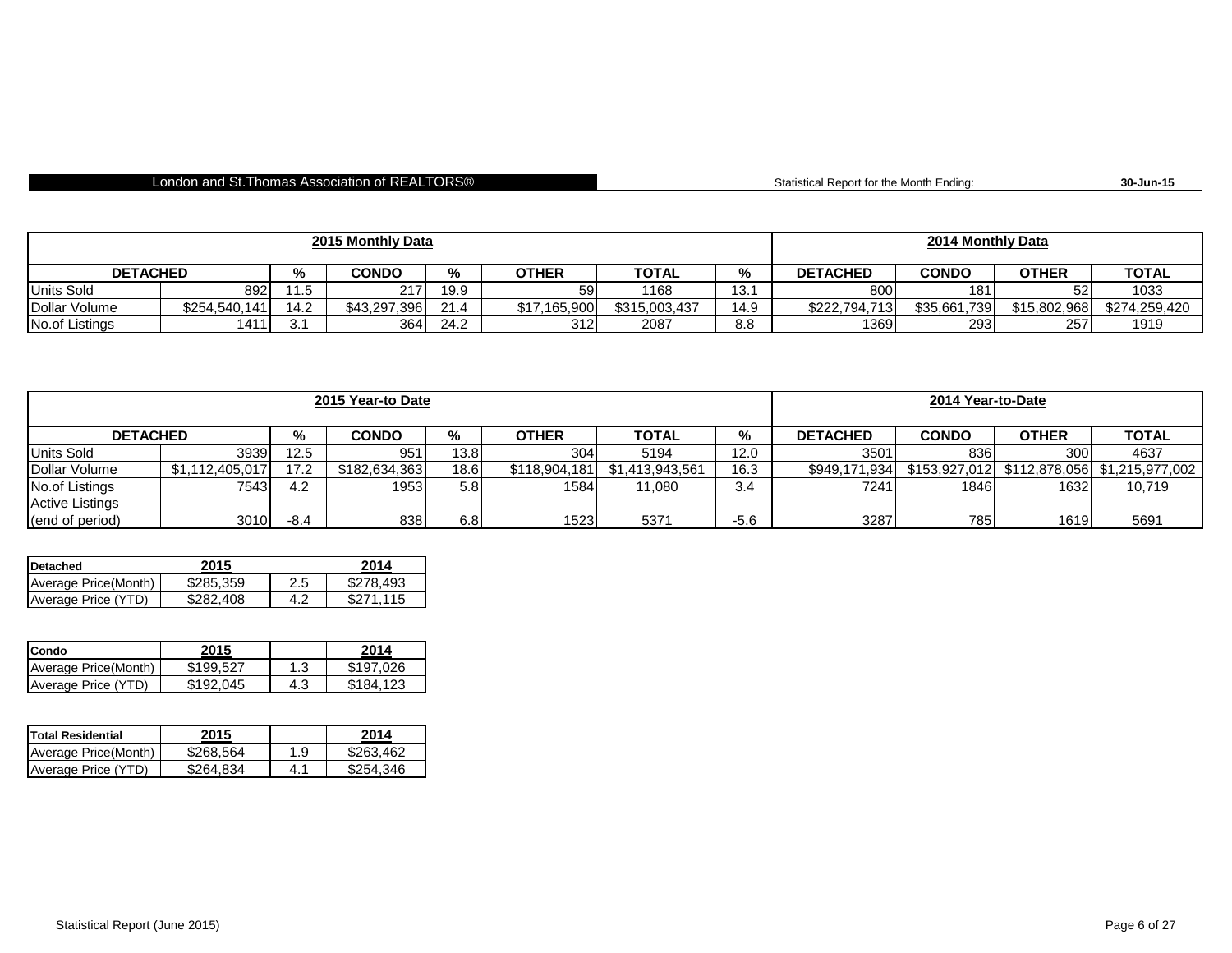#### London and St. Thomas Association of REALTORS® **Residential Statistical Report for the Month Ending:**

**30-Jun-15**

| 2015 Monthly Data                                                          |                                                                           |                   |               |        |                 |               |                               | 2014 Monthly Data |                 |
|----------------------------------------------------------------------------|---------------------------------------------------------------------------|-------------------|---------------|--------|-----------------|---------------|-------------------------------|-------------------|-----------------|
| <b>DETACHED</b>                                                            |                                                                           | %                 | <b>CONDO</b>  | %      | <b>TOTAL</b>    | $\frac{9}{6}$ | <b>DETACHED</b>               | <b>CONDO</b>      | <b>TOTAL</b>    |
| <b>Units Sold</b>                                                          | 892                                                                       | 11.5              | 217           | 19.9   | 1109            | 13.0          | 800                           | 181               | 981             |
| Dollar Volume                                                              | \$254,540,141                                                             | 14.2              | \$43,297,396  | 21.4   | \$297,837,537   | 15.2          | \$222,794,713                 | \$35,661,739      | \$258,456,452   |
| No.of Listings                                                             | 1411                                                                      | 3.1               | 364           | 24.2   | 1775            | 6.8           | 1369                          | 293               | 1662            |
| <b>Average Price (June)</b>                                                | \$285,359                                                                 | $-1.9$            | \$199,527     | $-1.9$ | \$268,564       | $-2.2$        |                               |                   |                 |
| <b>Average Price (May)</b>                                                 | \$290,833                                                                 |                   | \$203,332     |        | \$274,743       |               |                               |                   |                 |
|                                                                            | % Difference in Average Price in Current Month Compared to Previous Month |                   |               |        |                 |               |                               |                   |                 |
|                                                                            |                                                                           | 2015 Year-to-Date |               |        |                 |               |                               | 2014 Year-to-Date |                 |
| <b>DETACHED</b>                                                            |                                                                           | %                 | <b>CONDO</b>  | %      | <b>TOTAL</b>    | %             | <b>DETACHED</b>               | <b>CONDO</b>      | <b>TOTAL</b>    |
| <b>Units Sold</b>                                                          | 3939                                                                      | 12.5              | 951           | 13.8   | 4890            | 12.8          | 3501                          | 836               | 4337            |
| Dollar Volume                                                              | \$1,112,405,017                                                           | 17.2              | \$182,634,363 | 18.6   | \$1,295,039,380 | 17.4          | \$949,171,934                 | \$153,927,012     | \$1,103,098,946 |
| No.of Listings                                                             | 7543                                                                      | 4.2               | 1953          | 5.8    | 9496            | 4.5           | 7241                          | 1846              | 9087            |
| (end<br><b>Active Listings</b>                                             |                                                                           |                   |               |        |                 |               |                               |                   |                 |
| of period)                                                                 | 3010                                                                      | $-8.4$            | 838           | 6.8    | 3848            | $-5.5$        | 3287                          | 785               | 4072            |
| <b>Average Price YTD</b>                                                   | \$282,408                                                                 | 4.4               | \$192,045     | 5.0    | \$264,834       | 4.2           |                               |                   |                 |
| Average Price (Dec.31/14)*                                                 | \$270,572                                                                 |                   | \$182,844     |        | \$254,141       |               | <b>RESIDENTIAL STATISTICS</b> |                   |                 |
| * % Difference in Average Price Year-to-Date Compared to December 31, 2014 |                                                                           |                   |               |        |                 |               |                               | <b>June 2015</b>  |                 |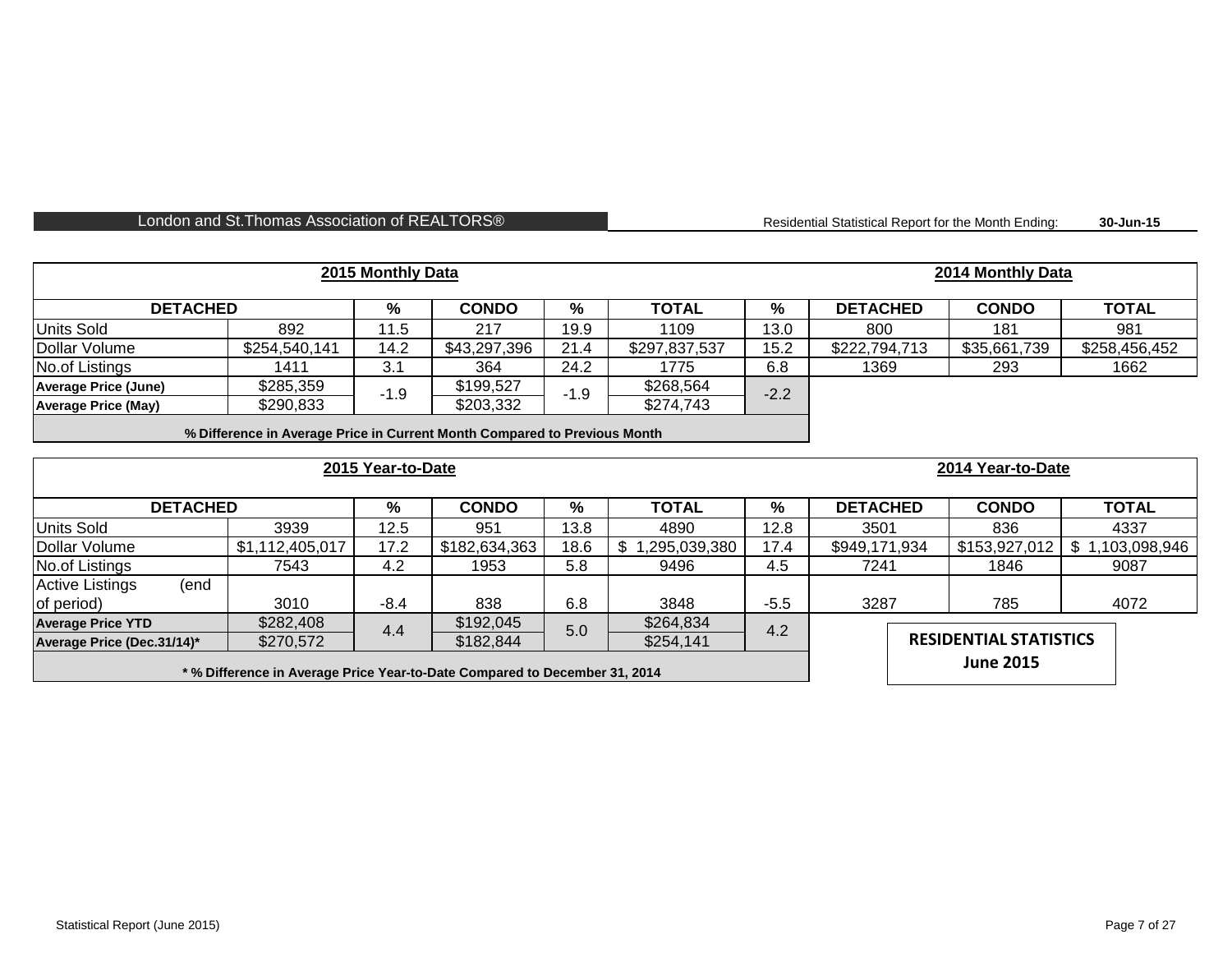# **Sales to New Listings Ratio**

**(10 Year Review)**



Bringing people and properties together

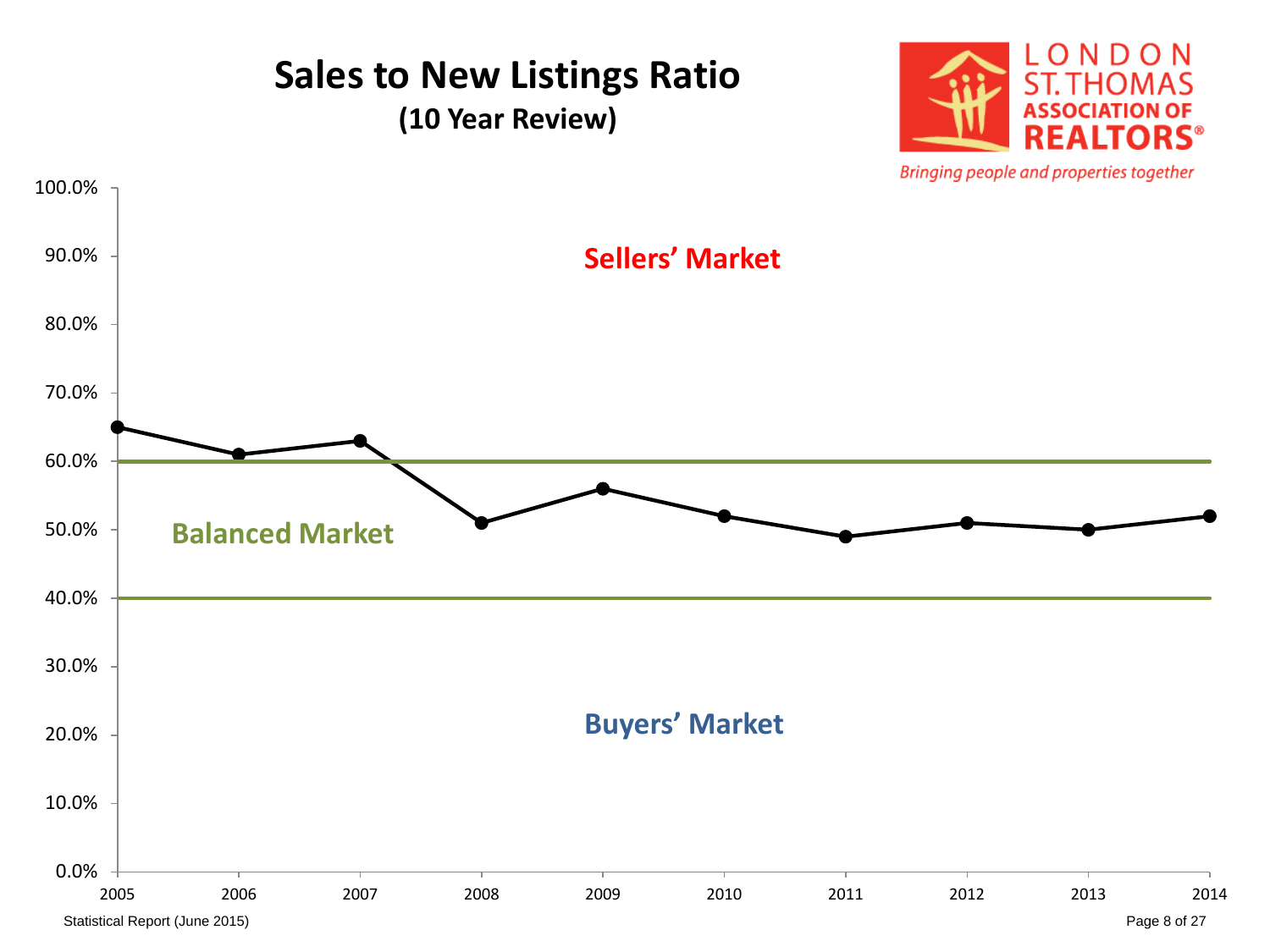#### London and St. Thomas Association of REALTORS® Statistical Report for the Month Ending: June 30, 2015

#### **ST. THOMAS STATISTICS**

#### **2015 Monthly Data 2014 Monthly Data**

|                       |              | %    |              |
|-----------------------|--------------|------|--------------|
| Units Sold            | 85           | ا    | 82           |
| Dollar Volume         | \$18,044,399 | 3.9  | \$17,366,300 |
| <b>No.of Listings</b> | 151          | 45.2 | 104          |
| <b>Active at End</b>  | 405          | 11.0 | 365          |

#### **2015 Year-to Date 2014 Year-to-Date**

|                                 |              | %      |                           |
|---------------------------------|--------------|--------|---------------------------|
| <b>Units Sold</b>               | 408          | 16.6   | 350                       |
| Dollar Volume                   | \$88,755,138 | 24.1   | \$71,543,857              |
| <b>No.of Listings</b>           | 724          | 11.4   | 650                       |
|                                 |              |        |                           |
| Average Price (June 2015)       | \$212,287    |        | Average Price (June 2014) |
| <b>Average Price (May 2015)</b> | \$226,409    | $-6.2$ | \$211,784                 |
|                                 |              |        |                           |
| <b>Average Price YTD</b>        | \$217,537    | 8.8    | Average Price (YTD 2014)  |
| Average Price (Dec.31/14) *     | \$199,885    |        | \$204,411                 |

**\* Difference in Average Price Year-to-Date Compared to December 31, 2014**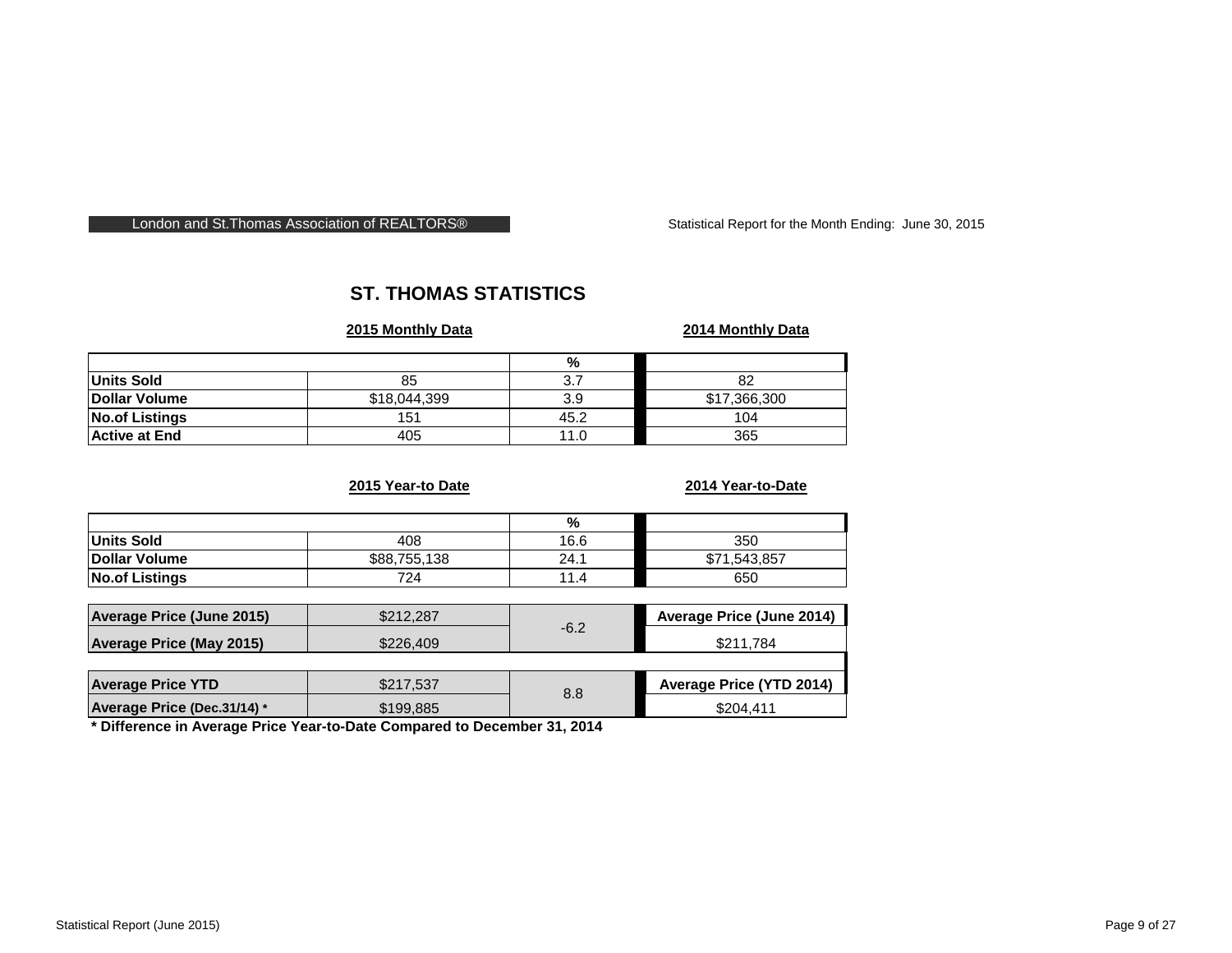#### **ST. THOMAS Sales by Month**

| <b>YEAR</b>               |    | <b>JANUARY FEBRUARY</b> | <b>MARCH</b> | <b>APRIL</b> | <b>MAY</b> | <b>JUNE</b> | <b>JULY</b> | <b>AUGUST</b> | <b>SEPTEMBER OCTOBER NOVEMBERDECEMBER</b> |    |    |    | <b>TOTAL</b> |
|---------------------------|----|-------------------------|--------------|--------------|------------|-------------|-------------|---------------|-------------------------------------------|----|----|----|--------------|
| 2015                      | 49 | 54                      | 58           | 77           | 88         | 85          |             |               |                                           |    |    |    | 411          |
| 2014                      | 29 | 42                      | 48           | 77           | 73         | 82          | 74          | 68            | 69                                        | 49 | 59 | 40 | 710          |
| 2013                      | 42 | 50                      | 50           | 76           | 86         | 53          | 78          | 54            | 56                                        | 48 | 44 | 34 | 671          |
| 2012                      | 40 | 36                      | 50           | 59           | 65         | 57          | 69          | 64            | 51                                        | 59 | 42 | 24 | 616          |
| 2011                      | 44 | 40                      | 67           | 60           | 72         | 73          | 59          | 64            | 61                                        | 51 | 50 | 42 | 683          |
| 2010                      | 37 | 44                      | 61           | 89           | 77         | 63          | 63          | 55            | 58                                        | 53 | 41 | 24 | 665          |
| 2009                      | 23 | 52                      | 55           | 55           | 75         | 90          | 72          | 75            | 59                                        | 55 | 57 | 37 | 705          |
| 2008                      | 36 | 53                      | 48           | 76           | 86         | 68          | 70          | 50            | 52                                        | 48 | 25 | 23 | 635          |
| 2007                      | 58 | 80                      | 86           | 82           | 97         | 92          | 93          | 84            | 47                                        | 64 | 52 | 32 | 867          |
| 2006                      | 47 | 36                      | 76           | 82           | 87         | 88          | 55          | 67            | 57                                        | 60 | 59 | 38 | 752          |
| 10 Year<br><b>Average</b> |    |                         |              |              |            |             |             |               |                                           |    |    |    |              |
| $(2006 - 2015)$           | 41 | 49                      | 60           | 73           | 81         | 75          | 63          | 58            | 51                                        | 49 | 43 | 29 | 672          |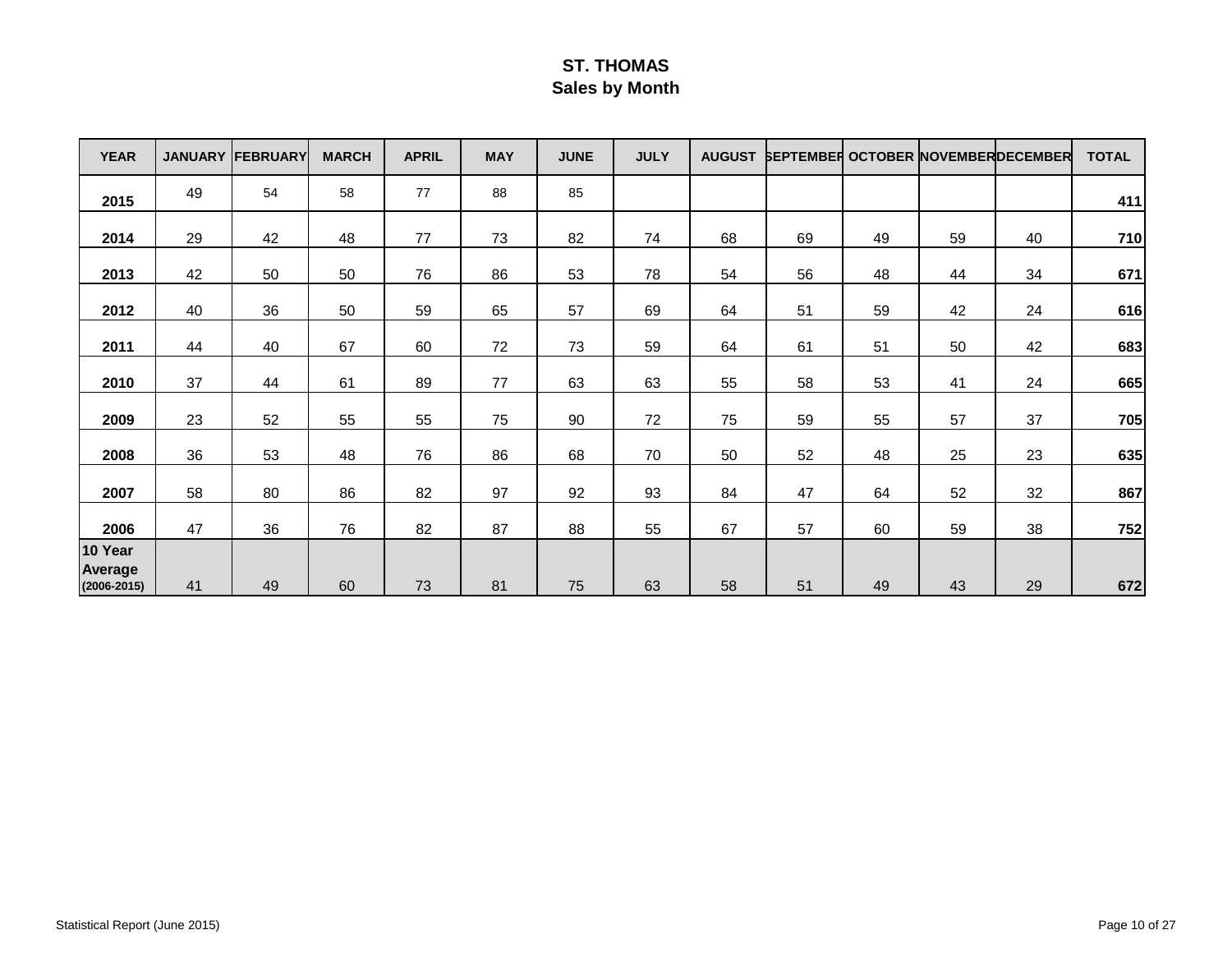#### **MLS® Residential Sales**

(Jan. 1 to Dec. 31 – a 10 year review)



| 2005 | 2006 | 2007 | 2008 | 2009 | 2010 | 2011 | 2012 | 2013 | 2014 |
|------|------|------|------|------|------|------|------|------|------|
| 8859 | 8916 | 9378 | 8356 | 8070 | 8128 | 8048 | 8020 | 7905 | 8521 |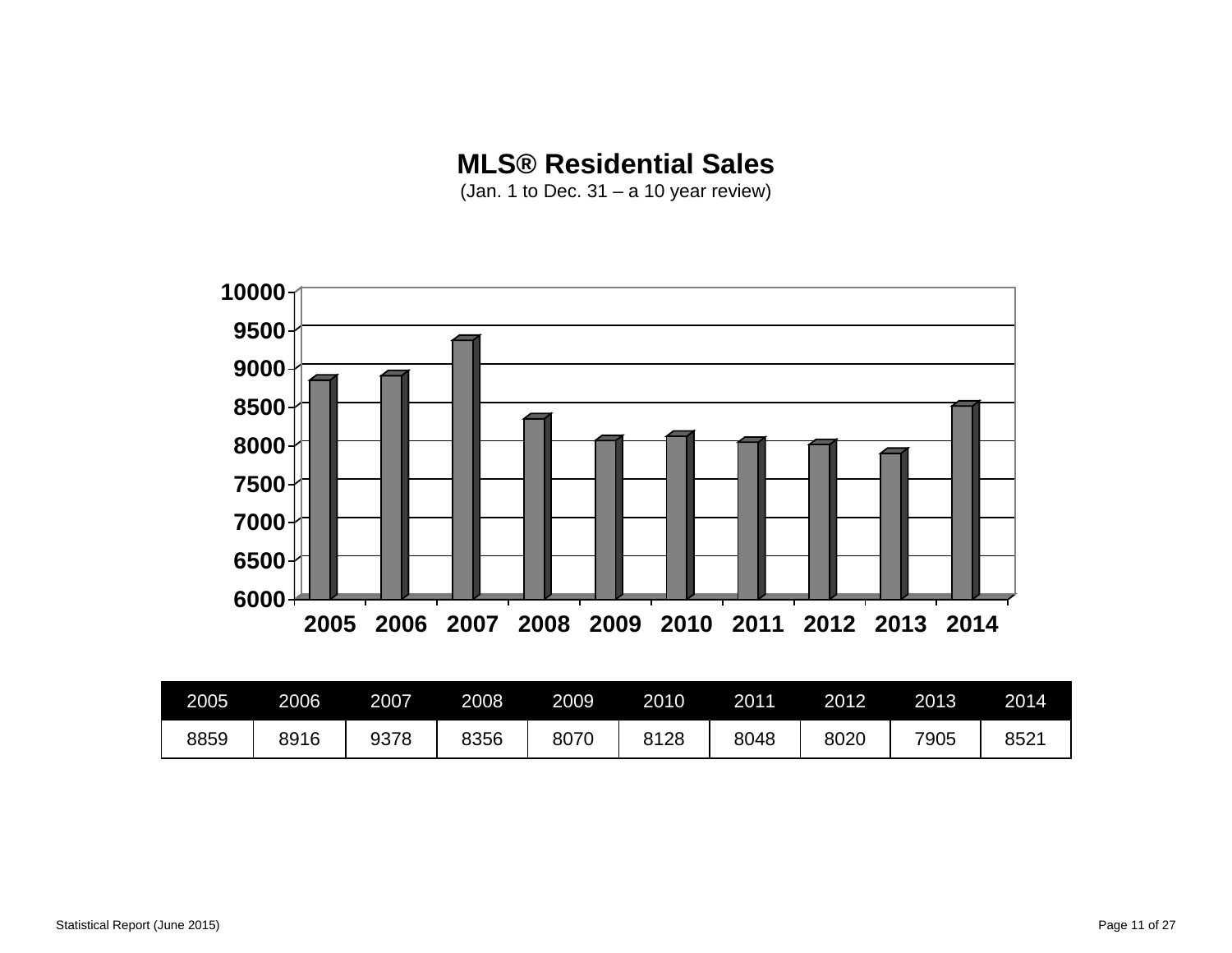#### **MLS® Residential Sales**

(June YTD – a 10 year review)



| 2006 | 2007 | 2008 | 2009 | 2010 | 2011 | 2012 | 2013 | 2014 | 2015 |
|------|------|------|------|------|------|------|------|------|------|
| 4875 | 5144 | 4647 | 4052 | 4654 | 4315 | 4458 | 4218 | 4337 | 4890 |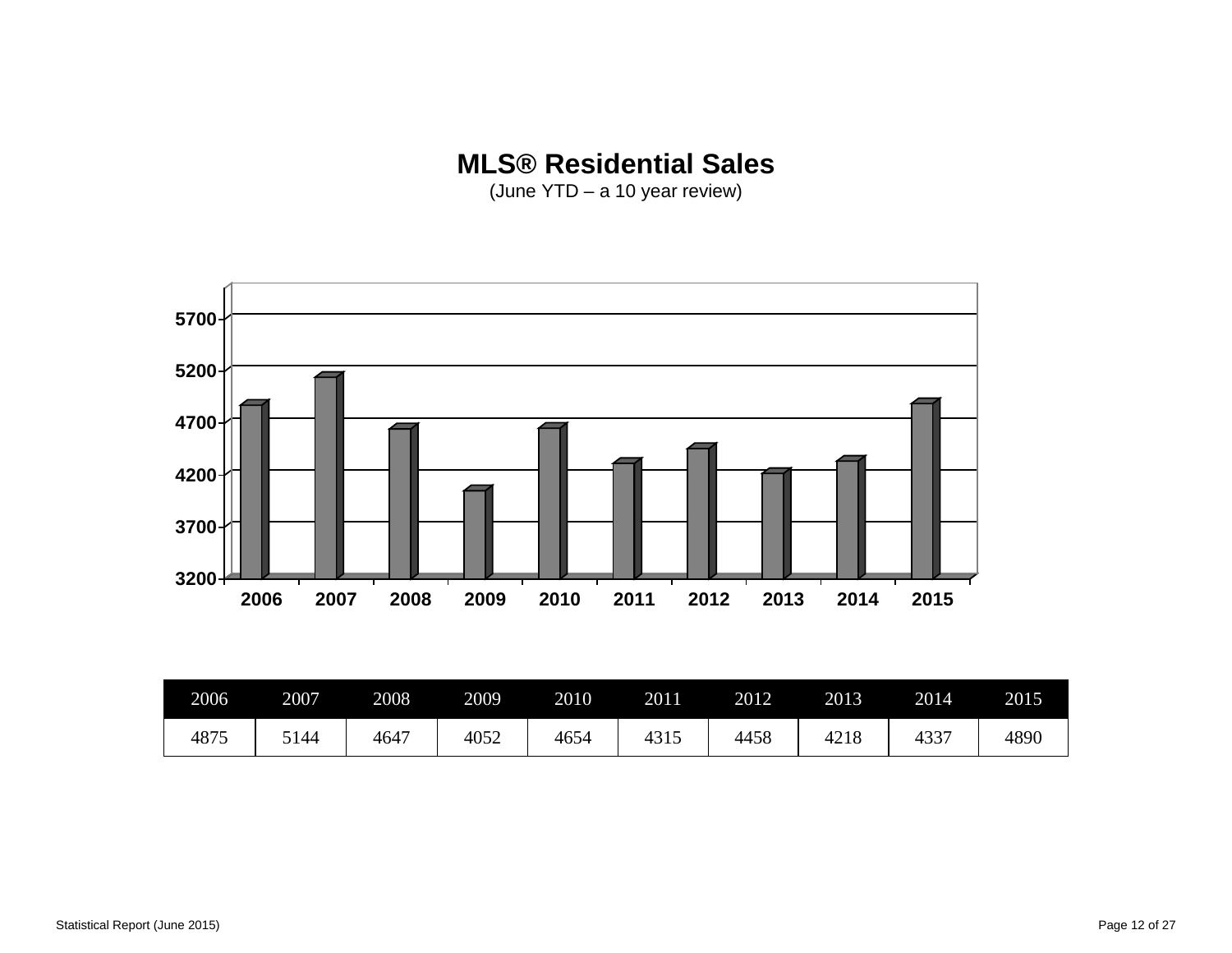## **MLS® Residential Listings**

(Jan. 1 to Dec.  $31 - a 10$  year review)



| 2005  | 2006  | 2007 | 2008  | 2009 | 2010 | 2011  | 2012  | 2013  | 2014  |
|-------|-------|------|-------|------|------|-------|-------|-------|-------|
| 13732 | 14732 | 4990 | 16236 | 4362 | 5582 | 16473 | 15661 | 15909 | 16492 |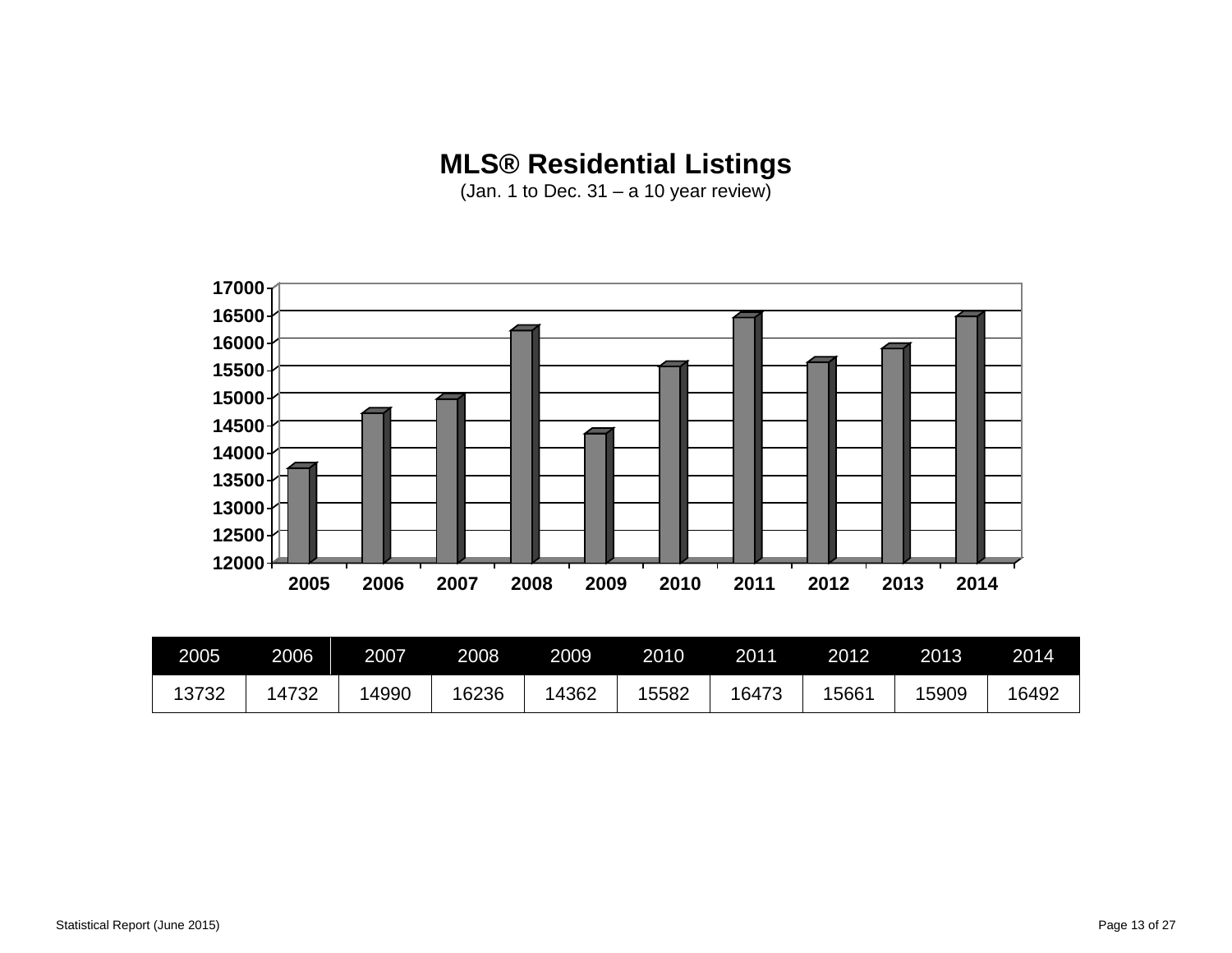#### **MLS® Residential Listings**

(June YTD – a 10 year review)



| 2006 | 2007 | 2008 | 2009 | 2010 | 2011          | 2012 | 2013 | 2014 | 2015 |
|------|------|------|------|------|---------------|------|------|------|------|
| 8362 | 8469 | 8969 | 7851 | 8918 | 9293<br>ر ر ب | 9027 | 8923 | 9087 | 9496 |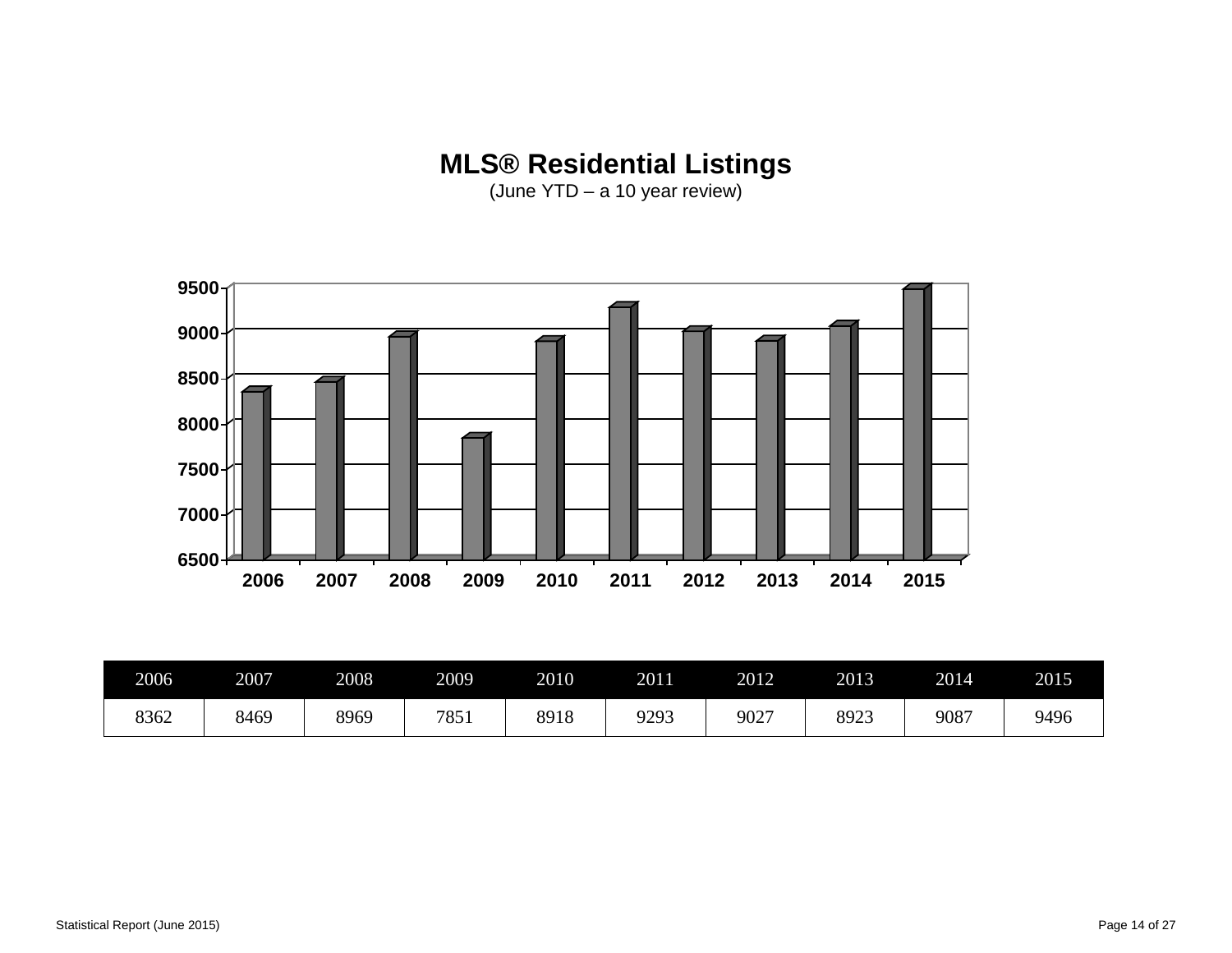# **Active MLS® Residential Listings – End of Period**



| 2005 | 2006 | 2007 | 2008 | 2009 | 2010 | 2011 | 2012 | 2013 | 2014 |
|------|------|------|------|------|------|------|------|------|------|
| 2021 | 2260 | 2241 | 3133 | 2470 | 2639 | 2743 | 2696 | 2735 | 2721 |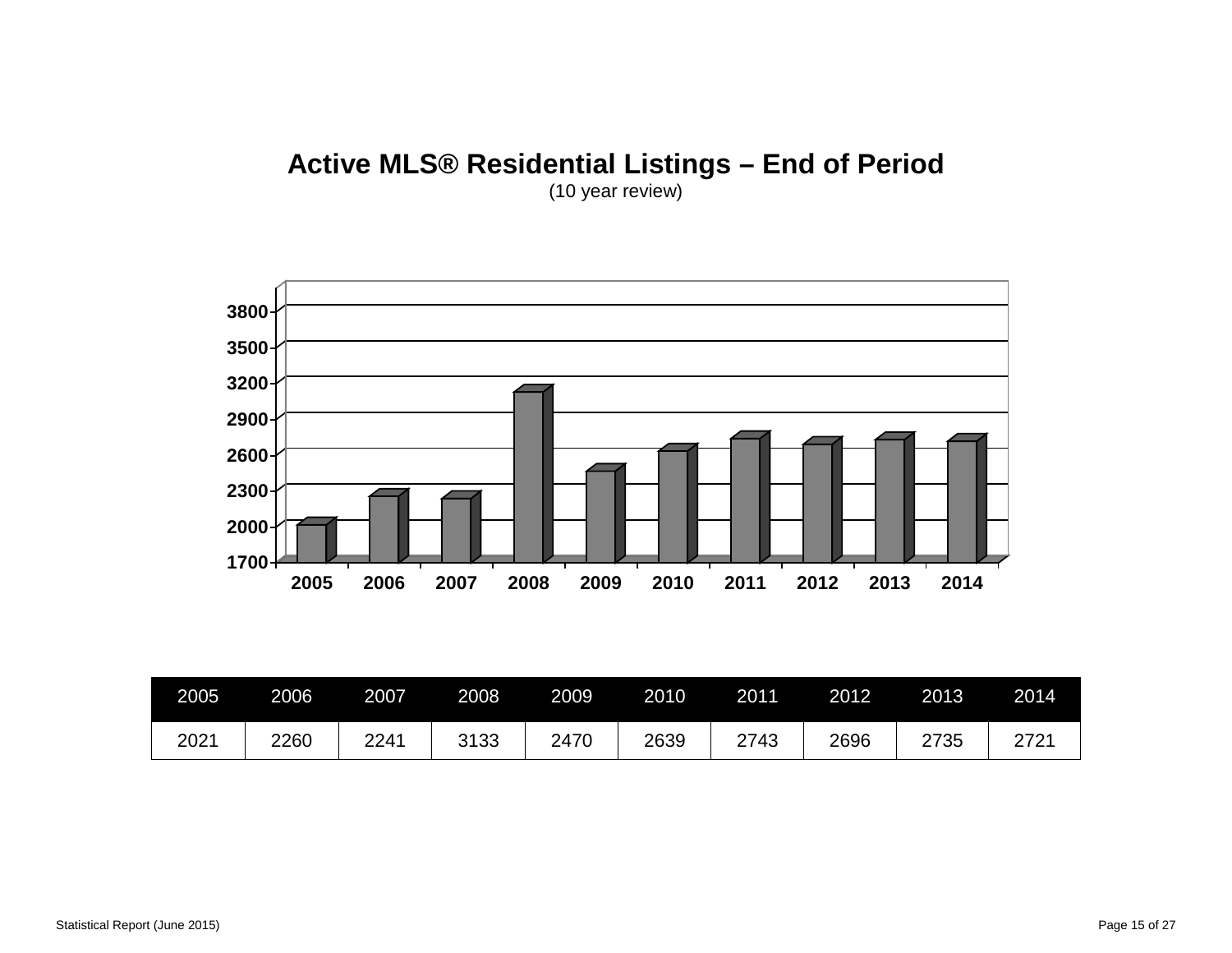#### **Active MLS® Residential Listings End of Period as of June** (10 year review)



| 2006 | 2007 | 2008 | 2009 | 2010 | 2011 | 2012 | 2013 | 2014 | 2015 |
|------|------|------|------|------|------|------|------|------|------|
| 2736 | 3121 | 3753 | 3424 | 3708 | 4333 | 3834 | 3944 | 4072 | 3848 |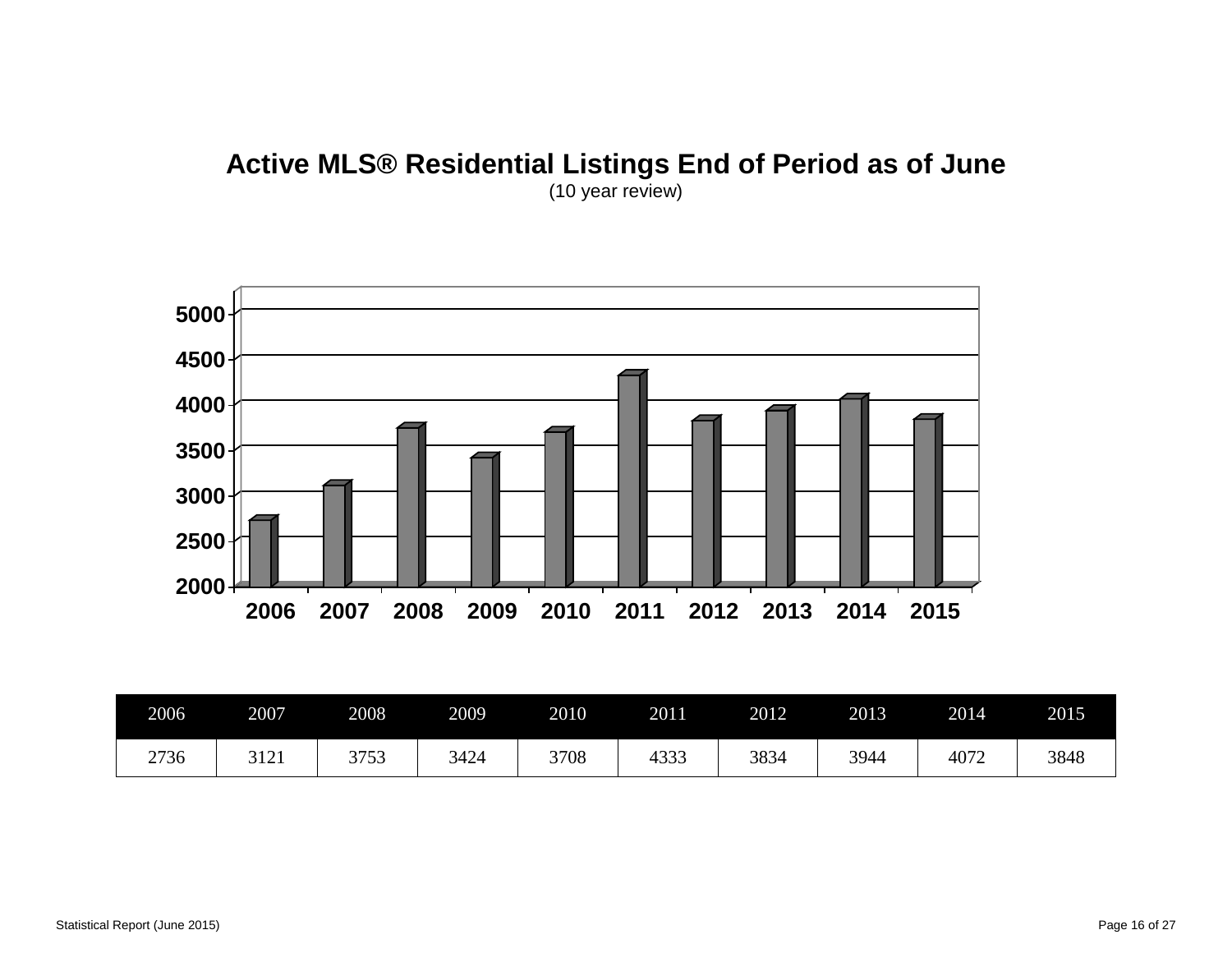# **Average Residential Price in Association's Jurisdiction**



| 2005 | 2006 | 2007 | 2008 | 2009 | 2010 | 2011 | 2012                                                                                                                  | 2013 | 2014 |
|------|------|------|------|------|------|------|-----------------------------------------------------------------------------------------------------------------------|------|------|
|      |      |      |      |      |      |      | \$178,058   \$188,942   \$202,256   \$210,888   \$213,402   \$227,056   \$232,387   \$238,822   \$245,737   \$254,141 |      |      |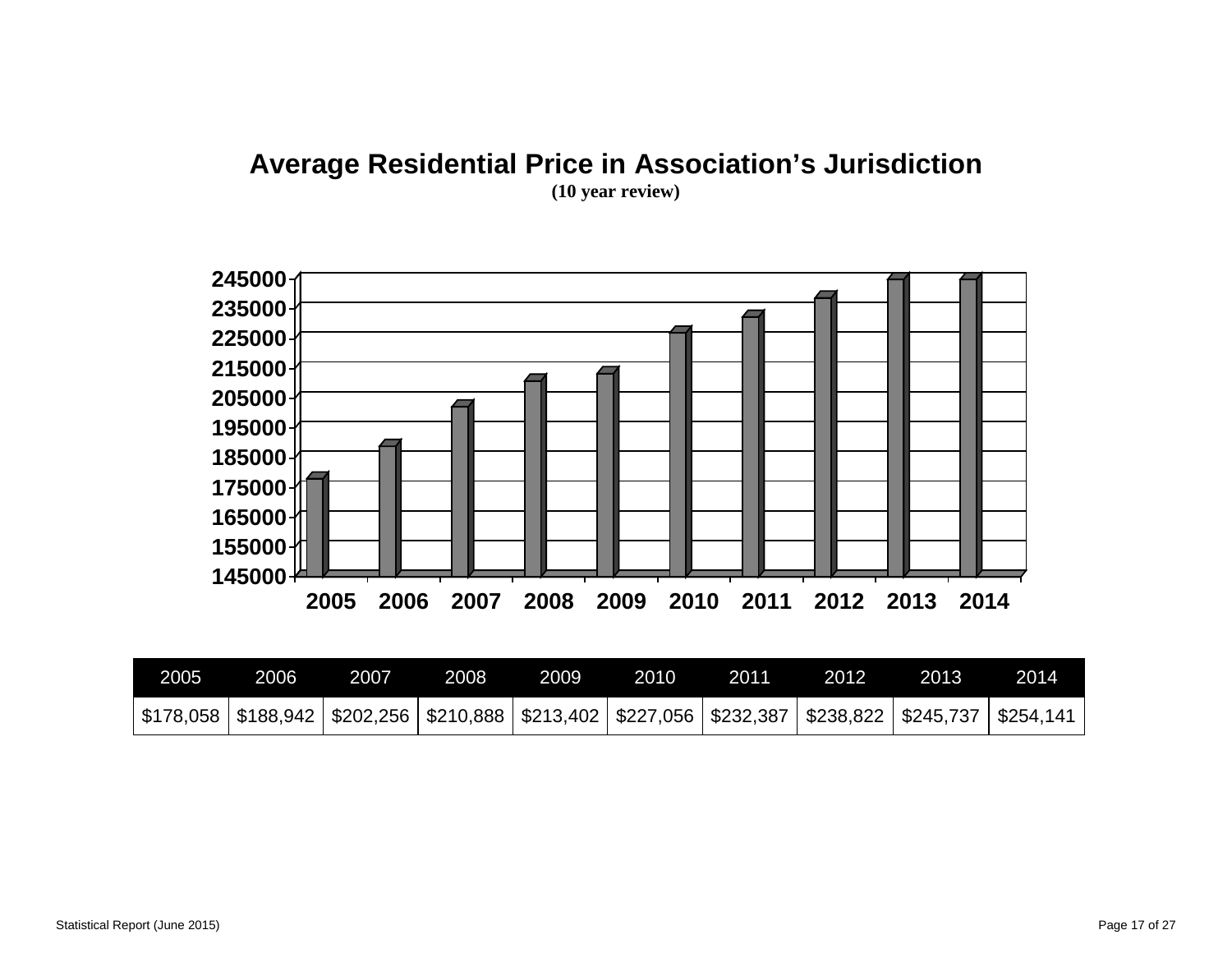# **Total MLS® Dollar Volume**



| 2005         | 2006         | 2007          | 2008         | 2009         | 2010          | 2011          | 2012          | 2013          | 2014          |
|--------------|--------------|---------------|--------------|--------------|---------------|---------------|---------------|---------------|---------------|
| ,730,728,695 | .857,909,942 | 2.083.113.745 | ,922,848,300 | .874.879.343 | 2,044,092,298 | 2,058,184,156 | 2.145.684.491 | 2.138.447.904 | 2,397,211,776 |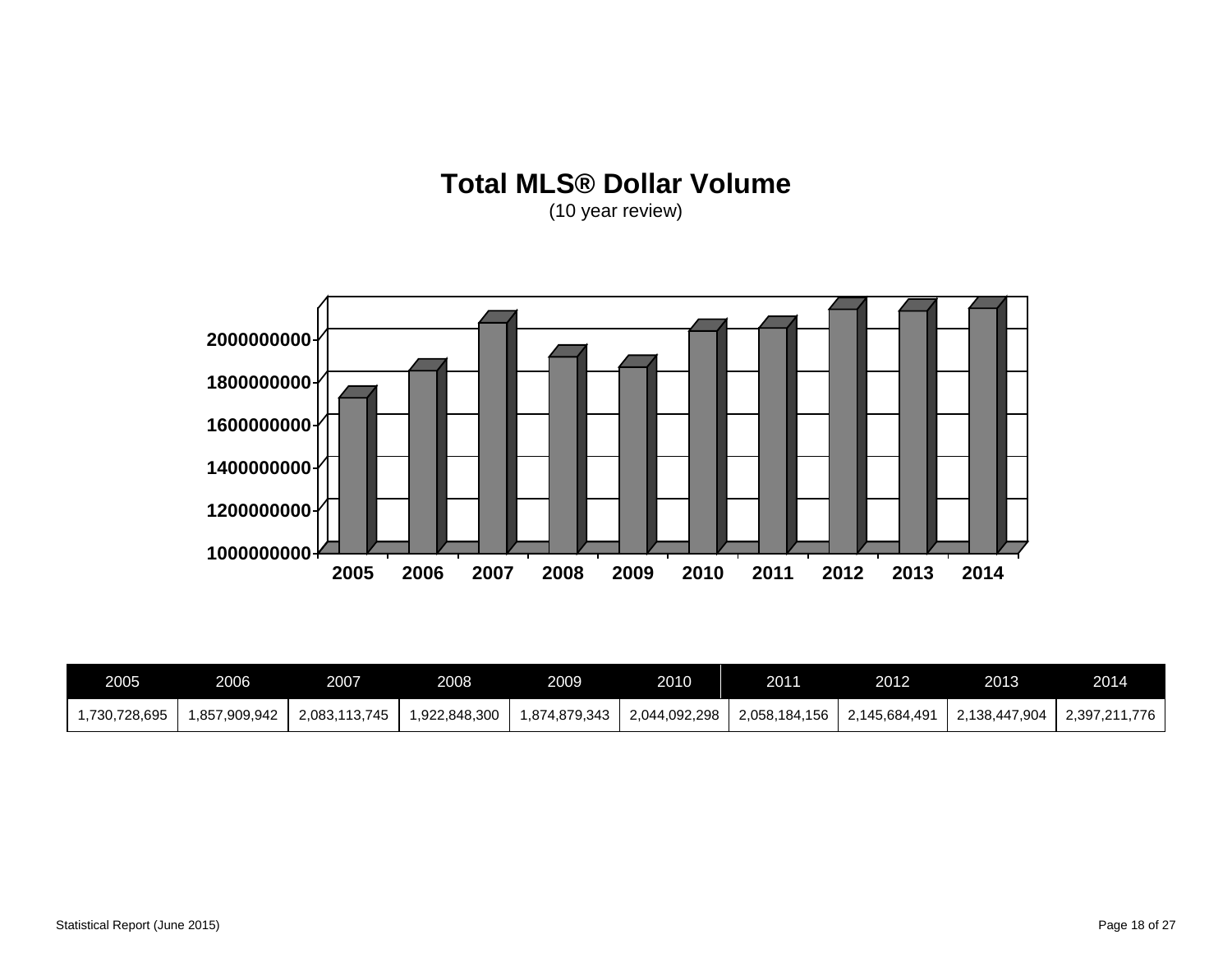### **Total MLS® Dollar Volume YTD as of June**



| 2006 | 2007                        | 2008 | 2009 | 2010                                          | 2011 | 2012 | 2013 | 2014                                                                                                     | 2015 |
|------|-----------------------------|------|------|-----------------------------------------------|------|------|------|----------------------------------------------------------------------------------------------------------|------|
|      | 796,951,934   1,141,130,230 |      |      | $1,080,281,719$   924,942,999   1,188,079,379 |      |      |      | $\mid$ 1,106,759,816 $\mid$ 1,200,628,830 $\mid$ 1,137,894,640 $\mid$ 1,215,977,002 $\mid$ 1,413,943,561 |      |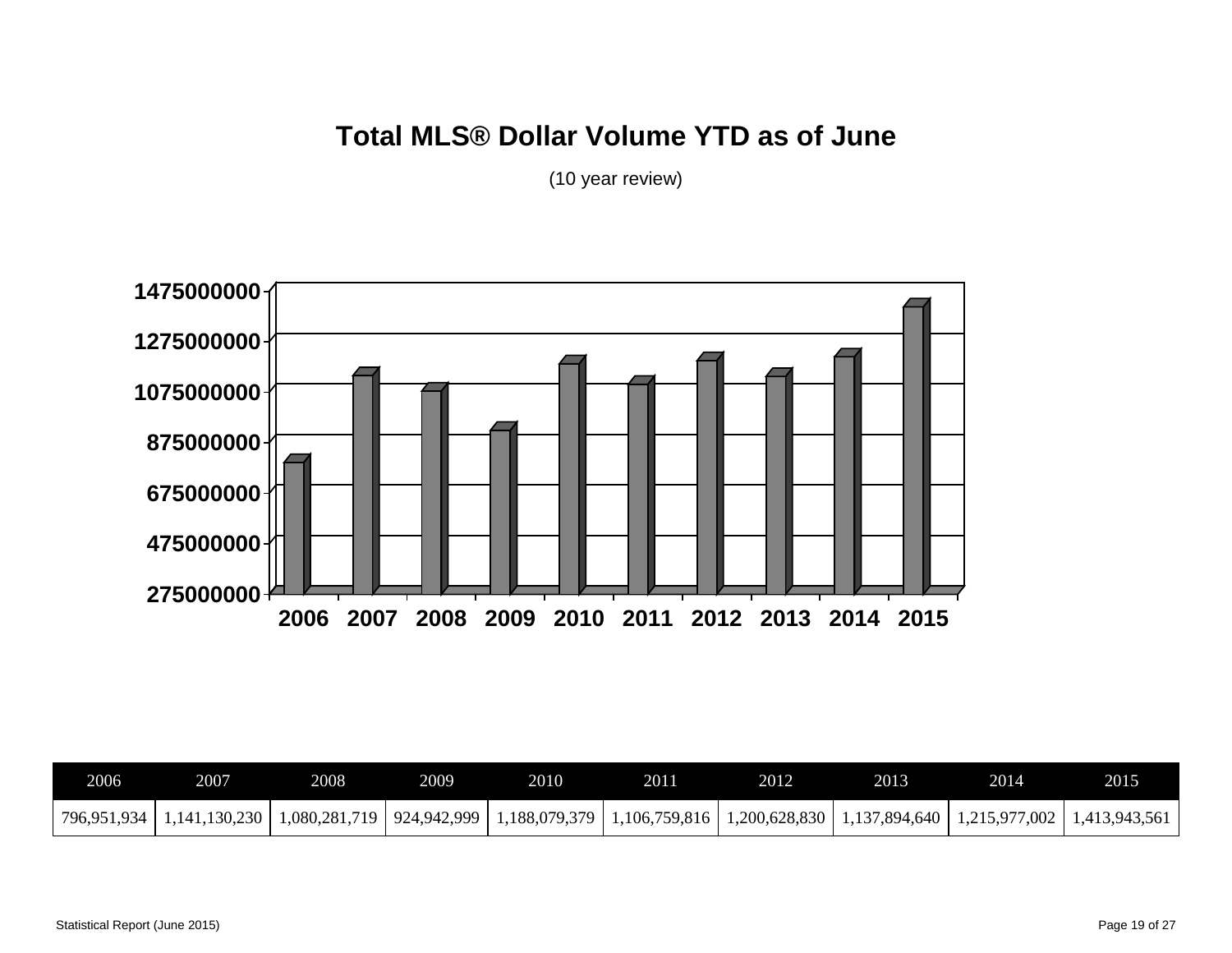# RESIDENTIAL SALES BY MONTH 2015

| <b>YEAR</b>                               | Jan. | Feb. | Mar. | Apr. | May  | June | July | Aug. | Sept. | Oct. | Nov. | Dec. | <b>Total YTD</b> |
|-------------------------------------------|------|------|------|------|------|------|------|------|-------|------|------|------|------------------|
| <b>5 Year Average:</b><br><b>Condos</b>   | 98   | 142  | 171  | 196  | 213  | 206  | 153  | 138  | 107   | 112  | 96   | 83   | 1715             |
| <b>5 Year Average:</b><br><b>Detached</b> | 356  | 539  | 726  | 866  | 922  | 882  | 641  | 582  | 529   | 511  | 471  | 324  | 7425             |
| 2015                                      | 475  | 535  | 769  | 964  | 1055 | 1109 |      |      |       |      |      |      | 4907             |
| Condo                                     | 95   | 103  | 155  | 188  | 194  | 217  |      |      |       |      |      |      | 952              |
| Detached                                  | 380  | 432  | 614  | 776  | 861  | 892  |      |      |       |      |      |      | 3955             |
| 2014                                      | 382  | 498  | 666  | 836  | 988  | 981  | 980  | 791  | 682   | 698  | 577  | 475  | 8554             |
| Condo                                     | 67   | 107  | 118  | 170  | 195  | 181  | 199  | 149  | 112   | 126  | 95   | 83   | 1602             |
| Detached                                  | 315  | 391  | 548  | 666  | 793  | 800  | 781  | 642  | 570   | 572  | 482  | 392  | 6952             |
| 2013                                      | 438  | 576  | 612  | 864  | 941  | 795  | 788  | 696  | 614   | 644  | 551  | 414  | 7933             |
| Condo                                     | 77   | 128  | 117  | 144  | 152  | 141  | 158  | 142  | 95    | 124  | 94   | 94   | 1466             |
| Detached                                  | 361  | 448  | 495  | 720  | 789  | 654  | 630  | 554  | 519   | 520  | 457  | 320  | 6467             |
| 2012                                      | 454  | 637  | 770  | 880  | 913  | 825  | 746  | 723  | 596   | 624  | 512  | 381  | 8061             |
| Condo                                     | 75   | 137  | 147  | 164  | 162  | 162  | 126  | 139  | 103   | 122  | 95   | 82   | 1514             |
| Detached                                  | 379  | 500  | 623  | 716  | 751  | 663  | 620  | 584  | 493   | 502  | 417  | 299  | 6547             |
| 2011                                      | 428  | 552  | 809  | 750  | 882  | 913  | 742  | 763  | 702   | 583  | 576  | 384  | 8084             |
| Condo                                     | 81   | 116  | 162  | 131  | 180  | 172  | 155  | 143  | 113   | 88   | 80   | 78   | 1499             |
| Detached                                  | 347  | 436  | 647  | 619  | 702  | 741  | 587  | 620  | 589   | 495  | 496  | 306  | 6585             |
| 2010                                      | 472  | 605  | 859  | 1017 | 898  | 816  | 714  | 627  | 589   | 566  | 620  | 381  | 8164             |
| Condo                                     | 95   | 117  | 157  | 182  | 184  | 156  | 125  | 118  | 114   | 101  | 115  | 80   | 1544             |
| Detached                                  | 377  | 488  | 702  | 835  | 714  | 660  | 589  | 509  | 475   | 465  | 505  | 301  | 6620             |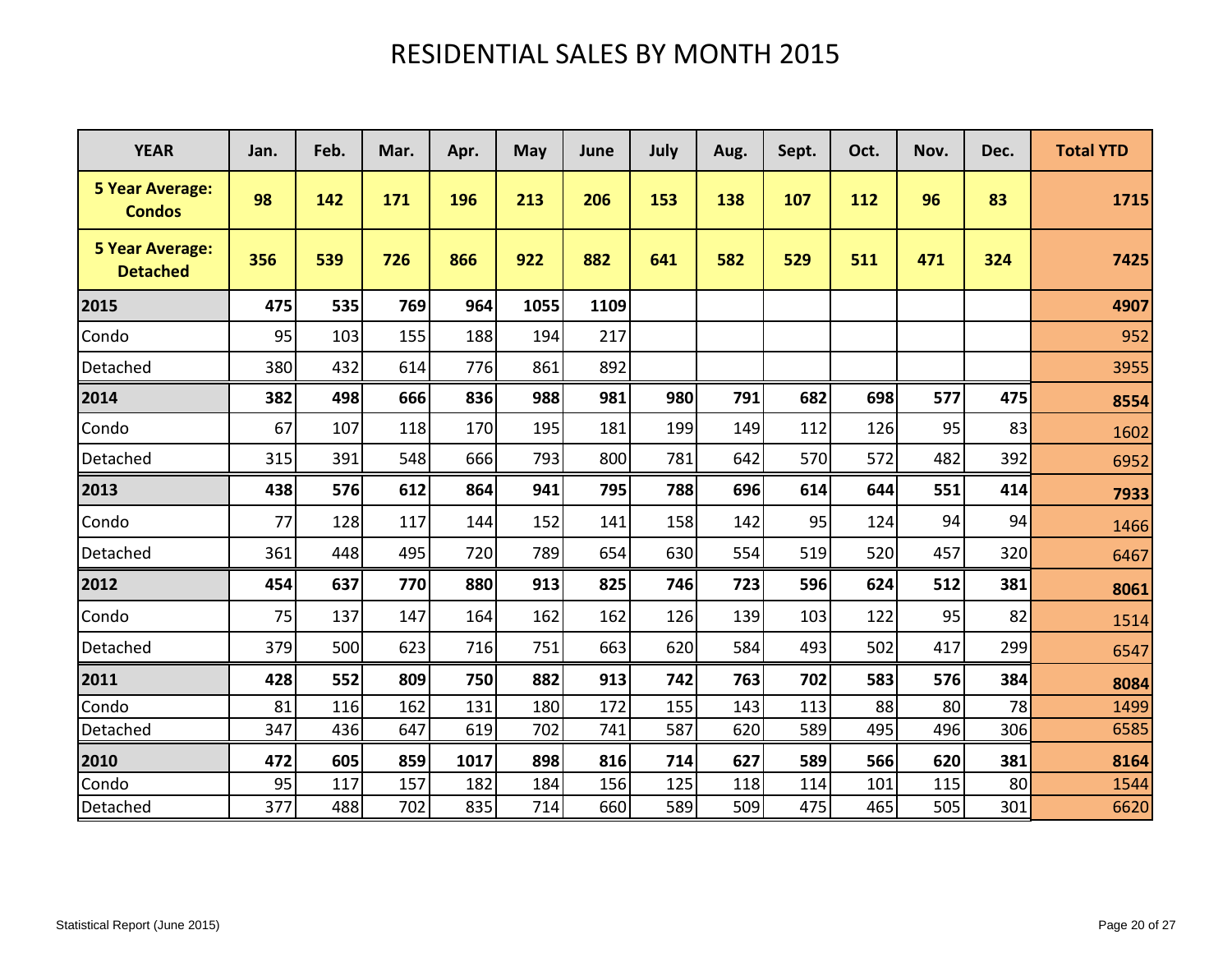## RESIDENTIAL SALES BY MONTH 2015

| <b>YEAR</b> | Jan. | Feb. | Mar. | Apr. | May  | June | July | Aug. | Sept. | Oct. | Nov. | Dec. | <b>Total YTD</b> |
|-------------|------|------|------|------|------|------|------|------|-------|------|------|------|------------------|
| 2009        | 305  | 480  | 669  | 804  | 864  | 946  | 904  | 747  | 708   | 664  | 584  | 438  | 8113             |
| Condo       | 60   | 98   | 118  | 138  | 166  | 179  | 170  | 147  | 136   | 121  | 99   | 85   | 1517             |
| Detached    | 245  | 382  | 551  | 666  | 698  | 767  | 734  | 600  | 572   | 543  | 485  | 353  | 6596             |
| 2008        | 466  | 687  | 745  | 842  | 1021 | 905  | 950  | 762  | 769   | 581  | 386  | 281  | 8395             |
| Condo       | 87   | 140  | 151  | 188  | 196  | 185  | 207  | 155  | 144   | 106  | 87   | 63   | 1709             |
| Detached    | 379  | 547  | 594  | 654  | 825  | 720  | 743  | 607  | 625   | 475  | 299  | 218  | 6686             |
| 2007        | 538  | 708  | 846  | 916  | 1161 | 992  | 1009 | 871  | 650   | 705  | 654  | 375  | 9425             |
| Condo       | 94   | 148  | 168  | 193  | 242  | 207  | 226  | 183  | 126   | 140  | 123  | 91   | 1941             |
| Detached    | 444  | 560  | 678  | 723  | 919  | 785  | 783  | 688  | 524   | 565  | 531  | 284  | 7484             |
| 2006        | 529  | 615  | 869  | 857  | 1013 | 1011 | 800  | 832  | 692   | 711  | 616  | 421  | 8966             |
| Condo       | 113  | 144  | 172  | 179  | 193  | 204  | 155  | 173  | 147   | 139  | 126  | 84   | 1829             |
| Detached    | 416  | 471  | 697  | 678  | 820  | 807  | 645  | 659  | 545   | 572  | 490  | 337  | 7137             |
| 2005        | 440  | 657  | 774  | 889  | 973  | 996  | 793  | 894  | 746   | 679  | 645  | 388  | 8874             |
| Condo       | 107  | 142  | 149  | 173  | 221  | 199  | 167  | 195  | 156   | 145  | 119  | 87   | 1860             |
| Detached    | 333  | 515  | 625  | 716  | 752  | 797  | 626  | 699  | 590   | 534  | 526  | 301  | 7014             |
| 2004        | 427  | 671  | 1030 | 935  | 973  | 904  | 883  | 781  | 686   | 668  | 607  | 388  | 8953             |
| Condo       | 76   | 149  | 215  | 174  | 206  | 191  | 174  | 162  | 135   | 136  | 118  | 93   | 1829             |
| Detached    | 351  | 522  | 815  | 761  | 767  | 713  | 709  | 619  | 551   | 532  | 489  | 295  | 7124             |
| 2003        | 479  | 619  | 722  | 876  | 837  | 835  | 895  | 672  | 671   | 619  | 539  | 389  | 8153             |
| Condo       | 378  | 136  | 138  | 180  | 165  | 151  | 192  | 135  | 145   | 117  | 99   | 81   | 1917             |
| Detached    | 101  | 483  | 763  | 696  | 672  | 684  | 703  | 537  | 526   | 502  | 440  | 308  | 6415             |
| 2002        | 501  | 703  | 763  | 931  | 852  | 779  | 746  | 695  | 591   | 621  | 558  | 379  | 8119             |
| Condo       |      |      |      |      | 1882 |      | 143  | 143  | 113   | 134  | 113  | 85   |                  |
| Detached    |      |      |      |      |      |      | 603  | 552  | 478   | 487  | 445  | 294  |                  |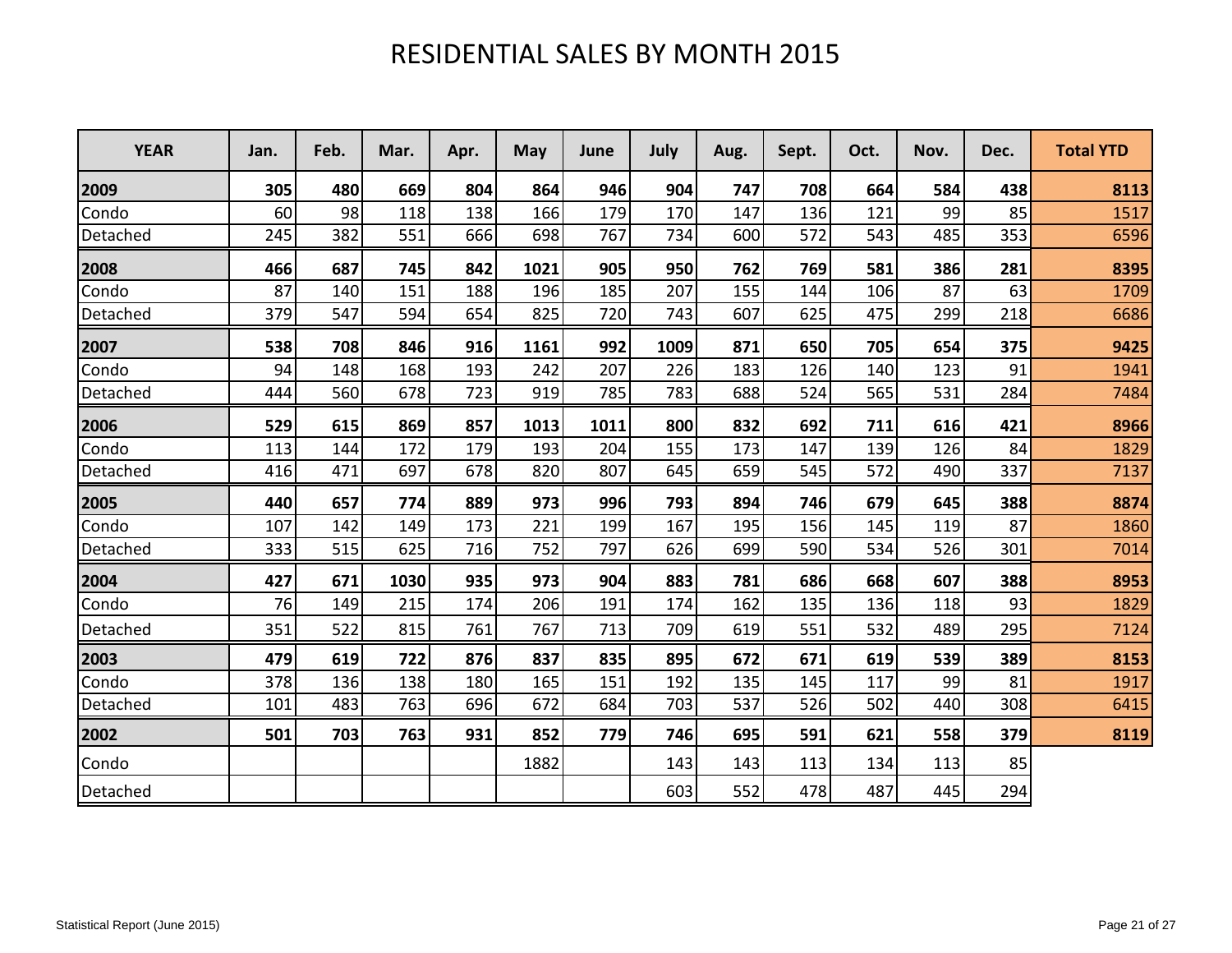## RESIDENTIAL SALES BY MONTH 2015

| <b>YEAR</b> | Jan. | Feb. | Mar. | Apr. | <b>May</b> | June | July | Aug. | Sept. | Oct. | Nov. | Dec. | <b>Total YTD</b> |
|-------------|------|------|------|------|------------|------|------|------|-------|------|------|------|------------------|
| 2001        | 341  | 532  | 668  | 722  | 820        | 776  | 677  | 673  | 558   | 576  | 537  | 427  |                  |
| 2000        | 293  | 556  | 756  | 654  | 753        | 664  | 558  | 570  | 466   | 511  | 433  | 291  |                  |
| 1999        | 278  | 500  | 677  | 700  | 733        | 735  | 704  | 561  | 563   | 482  | 475  | 312  |                  |
| 1998        | 310  | 478  | 569  | 615  | 691        | 648  | 662  | 556  | 563   | 491  | 458  | 375  |                  |
| 1997        | 435  | 531  | 537  | 671  | 648        | 545  | 661  | 482  | 524   | 528  | 389  | 358  |                  |
| 1996        | 335  | 449  | 649  | 622  | 677        | 544  | 575  | 568  | 550   | 628  | 673  | 500  |                  |
| 1995        | 260  | 320  | 398  | 445  | 575        | 559  | 537  | 641  | 498   | 471  | 416  | 277  |                  |
| 1994        | 323  | 525  | 786  | 761  | 618        | 534  | 383  | 456  | 356   | 396  | 379  | 276  |                  |
| 1993        | 249  | 412  | 508  | 676  | 621        | 639  | 549  | 507  | 479   | 419  | 399  | 347  |                  |
| 1992        | 392  | 636  | 715  | 623  | 556        | 586  | 577  | 504  | 534   | 519  | 382  | 261  |                  |
| 1991        | 392  | 636  | 715  | 623  | 556        | 586  | 577  | 504  | 534   | 519  | 382  | 261  |                  |
| 1990        | 269  | 627  | 618  | 521  | 439        | 398  | 450  | 479  | 385   | 403  | 337  | 254  |                  |
| 1989        | 480  | 641  | 687  | 578  | 624        | 567  | 531  | 685  | 568   | 551  | 522  | 337  |                  |
| 1988        | 423  | 568  | 742  | 724  | 672        | 665  | 602  | 666  | 557   | 518  | 503  | 363  |                  |
| 1987        | 418  | 561  | 534  | 557  | 418        | 483  | 517  | 492  | 455   | 544  | 385  | 284  |                  |
| 1986        | 348  | 304  | 348  | 497  | 506        | 529  | 465  | 517  | 561   | 524  | 387  | 301  |                  |
| 1985        | 382  | 396  | 445  | 500  | 617        | 582  | 525  | 501  | 462   | 463  | 346  | 202  |                  |
| 1984        | 310  | 379  | 507  | 444  | 503        | 421  | 409  | 452  | 313   | 388  | 391  | 245  |                  |
| 1983        | 266  | 322  | 443  | 464  | 533        | 472  | 482  | 454  | 406   | 327  | 359  | 211  |                  |
| 1982        | 153  | 193  | 262  | 265  | 256        | 271  | 275  | 335  | 410   | 428  | 396  | 331  |                  |
| 1981        | 285  | 327  | 414  | 598  | 531        | 368  | 358  | 268  | 222   | 178  | 179  | 153  |                  |
| 1980        | 257  | 295  | 289  | 258  | 266        | 385  | 432  | 382  | 337   | 305  | 261  | 209  |                  |
| 1979        | 218  | 311  | 370  | 427  | 426        | 452  | 467  | 382  | 317   | 313  | 195  | 97   |                  |
| 1978        | 218  | 298  | 316  | 389  | 410        | 395  | 342  | 383  | 303   | 314  | 247  | 353  |                  |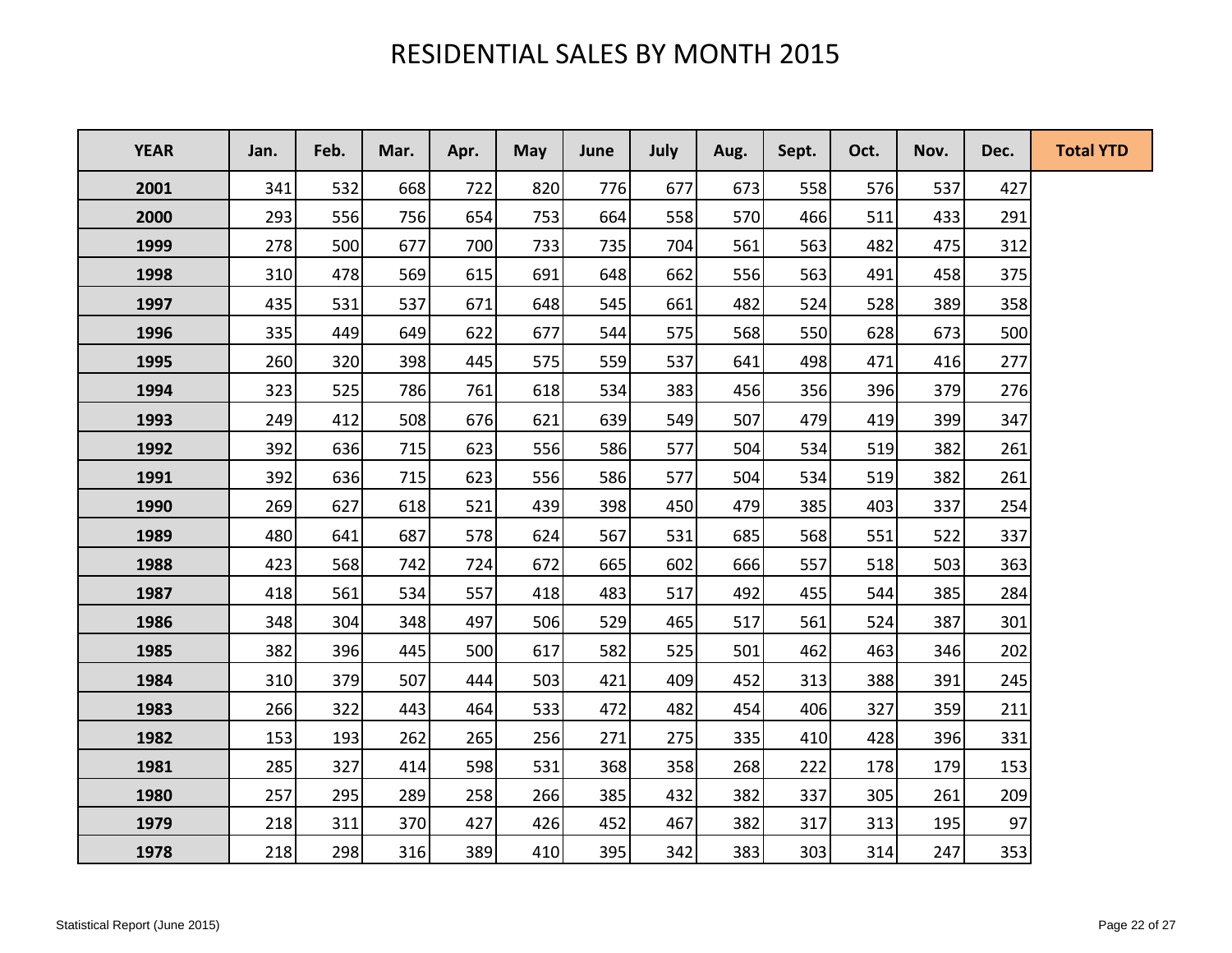

# **Average Residential Prices - 1987 to 2015 YTD**

|      | <b>Average Price</b> | <b>Average Price</b> | <b>Average Price</b> |
|------|----------------------|----------------------|----------------------|
| Year | (London)             | (St. Thomas)         | (Area)               |
| 1987 | \$106,300            | \$72,892             | \$97,962             |
| 1988 | \$117,695            | \$90,887             | \$111,708            |
| 1989 | \$134,960            | \$101,108            | \$128,578            |
| 1990 | \$141,919            | \$106,202            | \$134,907            |
| 1991 | \$143,306            | \$106,134            | \$134,545            |
| 1992 | \$141,764            | \$112,088            | \$135,962            |
| 1993 | \$139,311            | \$106,843            | \$133,835            |
| 1994 | \$138,279            | \$111,823            | \$134,089            |
| 1995 | \$131,954            | \$109,019            | \$127,166            |
| 1996 | \$129,817            | \$107,005            | \$127,261            |
| 1997 | \$132,838            | \$111,957            | \$130,534            |
| 1998 | \$133,525            | \$109,378            | \$129,706            |
| 1999 | \$133,033            | \$116,297            | \$131,899            |
| 2000 | \$135,996            | \$115,994            | \$134,593            |
| 2001 | \$137,820            | \$114,257            | \$136,636            |
| 2002 | \$143,007            | \$121,470            | \$142,106            |
| 2003 | \$155,148            | \$129,349            | \$152,586            |
| 2004 | \$169,022            | \$141,989            | \$166,138            |
| 2005 | \$178,899            | \$155,595            | \$178,058            |
| 2006 | \$193,087            | \$162,250            | \$188,942            |
| 2007 | \$208,865            | \$172,550            | \$202,256            |
| 2008 | \$211,323            | \$187,361            | \$210,888            |
| 2009 | \$214,769            | \$182,450            | \$213,402            |
| 2010 | \$231,020            | \$182,719            | \$227,056            |
| 2011 | \$238,238            | \$189,413            | \$232,387            |
| 2012 | \$240,370            | \$191,607            | \$238,822            |
| 2013 | \$246,919            | \$201,586            | \$245,737            |
| 2014 | \$256,154            | \$199,885            | \$254,141            |
| 2015 | \$266,372            | \$217,537            | \$264,834            |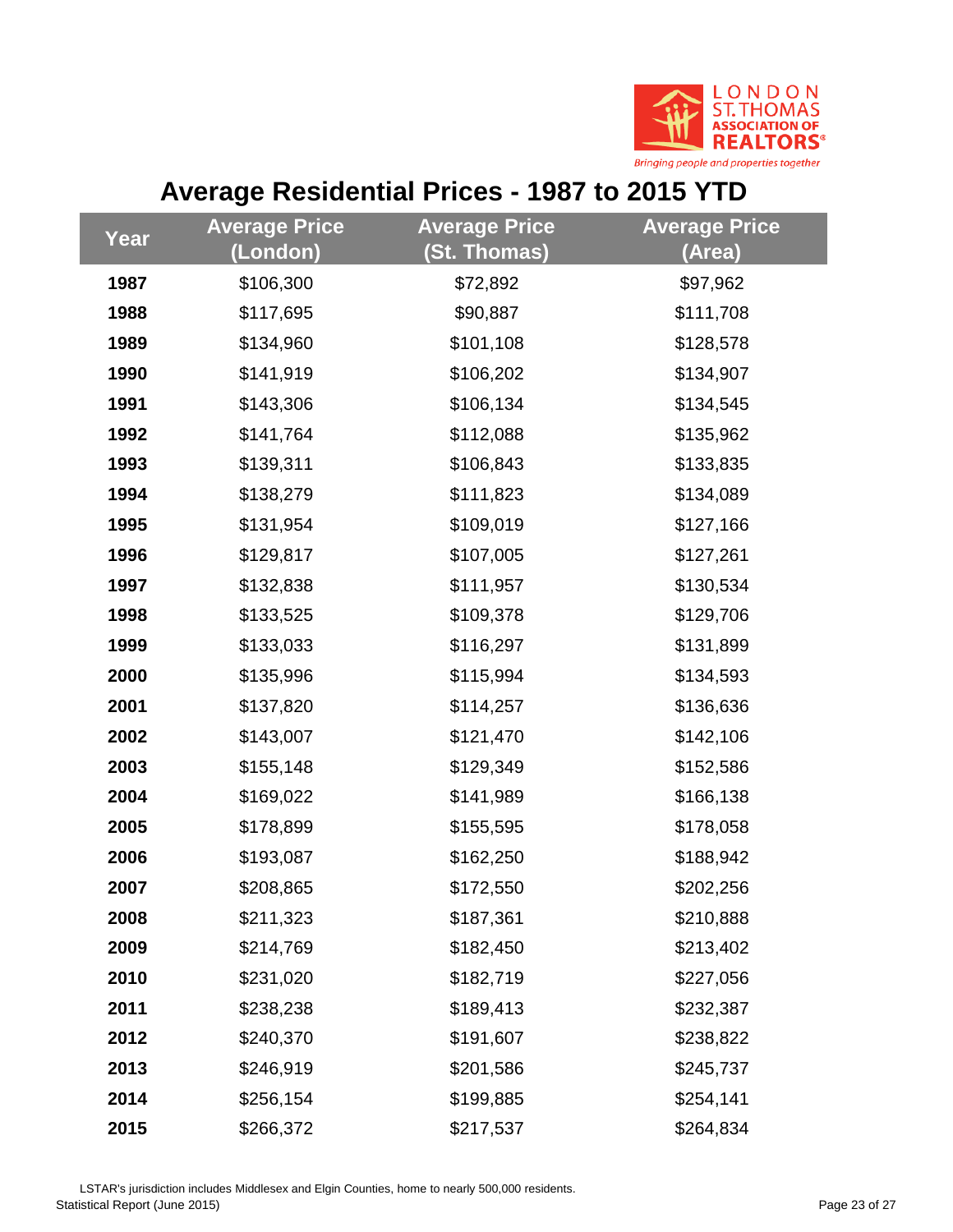| Year | <b>Total</b> | % Increase | <b>Average</b><br><b>Price</b> | <b>Townhouse</b> | % Increase | <b>Average</b><br><b>Price</b> |
|------|--------------|------------|--------------------------------|------------------|------------|--------------------------------|
| 2000 | 1158         | 2.6        | \$96,174                       | 697              | 14.8       | \$91,703                       |
| 2001 | 1250         | 7.9        | \$96,902                       | 684              | $-1.9$     | \$92,647                       |
| 2002 | 1577         | 26.2       | \$102,592                      | 881              | 28.8       | \$98,238                       |
| 2003 | 1618         | 2.6        | \$111,498                      | 880              | $-0.1$     | \$101,667                      |
| 2004 | 1823         | 12.7       | \$120,349                      | 1043             | 18.6       | \$111,921                      |
| 2005 | 1850         | 1.5        | \$126,835                      | 946              | $-9.3$     | \$123,417                      |
| 2006 | 1822         | $-1.5$     | \$138,314                      | 894              | $-5.5$     | \$131,185                      |
| 2007 | 1933         | 5.6        | \$146,062                      | 985              | 3.8        | \$136,120                      |
| 2008 | 1704         | $-11.8$    | \$151,969                      | 858              | $-12.9$    | \$145,292                      |
| 2009 | 1509         | $-11.4$    | \$158,617                      | 763              | $-11.1$    | \$146,272                      |
| 2010 | 1541         | 2.1        | \$171,098                      | 781              | 2.4        | \$155,998                      |
| 2011 | 1494         | $-3.0$     | \$179,560                      | 719              | $-7.9$     | \$157,035                      |
| 2012 | 1508         | 0.9        | \$171,403                      | 749              | 4.2        | \$154,232                      |
| 2013 | 1463         | $-3.0$     | \$178,309                      | 723              | $-3.5$     | \$159,791                      |
| 2014 | 1596         | 9.1        | \$182,844                      | 740              | 2.3        | \$161,241                      |

# Condos – 15 Year Review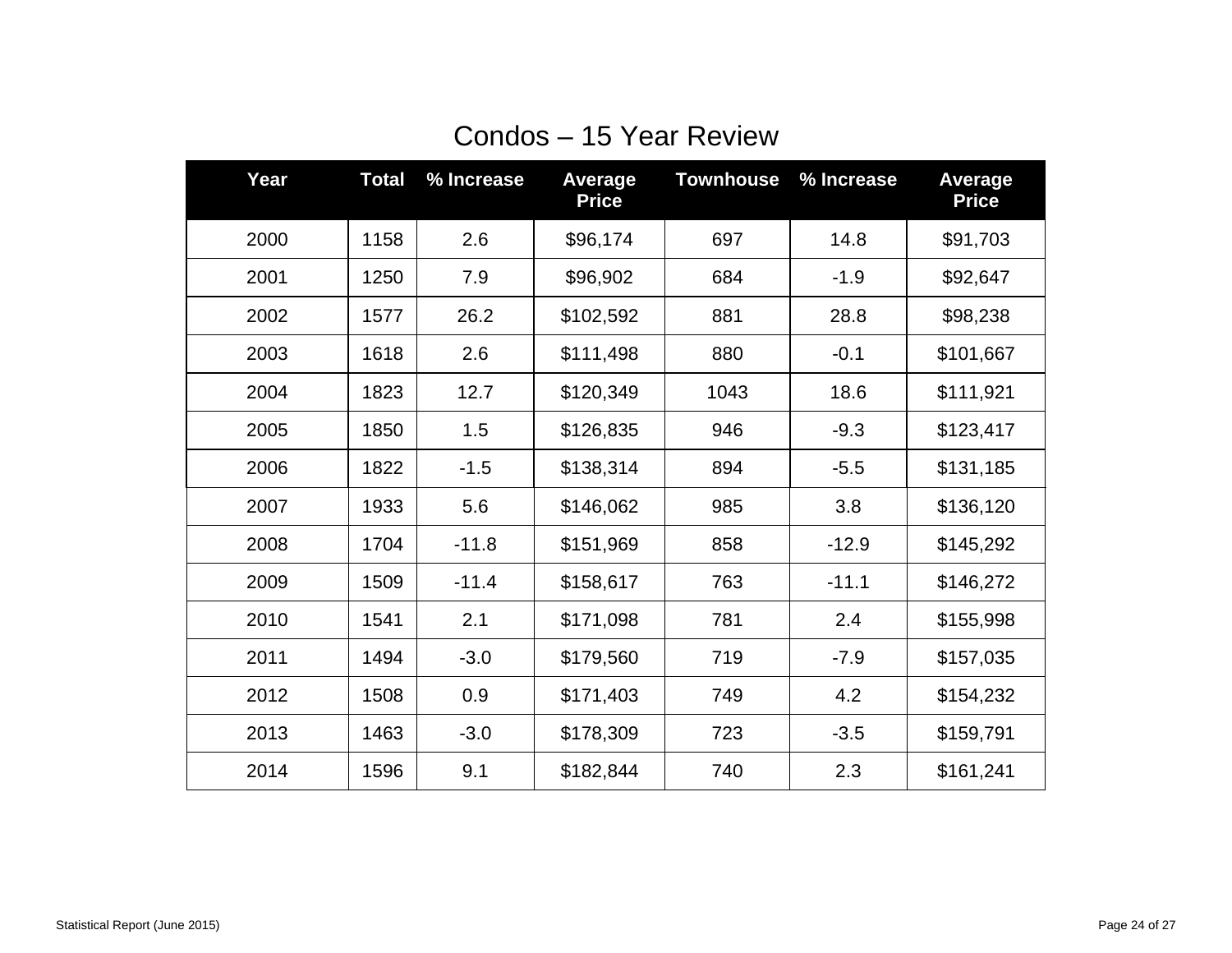#### **Statistical Breakdown by Area for June 2015 London**

| Item                         | 2014 Average Sale Price * | 2015 Year to Date | %       |
|------------------------------|---------------------------|-------------------|---------|
| <b>NORTH</b>                 |                           |                   |         |
| <b>Total Detached North</b>  | \$337,390                 | \$342,111         | 1.4%    |
| <b>Total Condo North</b>     | \$216,887                 | \$226,710         | 4.5%    |
| <b>Bungalow North</b>        | \$250,870                 | \$261,237         | 4.1%    |
| Two Storey North             | \$368,488                 | \$377,775         | 2.5%    |
| Ranch North                  | \$381,435                 | \$385,052         | 0.9%    |
| <b>Townhouse Condo North</b> | \$197,262                 | \$203,706         | 3.3%    |
| <b>SOUTH</b>                 |                           |                   |         |
| <b>Total Detached South</b>  | \$287,309                 | \$302,243         | 5.2%    |
| <b>Total Condo South</b>     | \$163,629                 | \$175,024         | 7.0%    |
| <b>Bungalow South</b>        | \$217,595                 | \$234,526         | 7.8%    |
| Two Storey South             | \$354,414                 | \$370,563         | 4.6%    |
| Ranch South                  | \$326,859                 | \$328,876         | 0.6%    |
| <b>Townhouse Condo South</b> | \$146,572                 | \$158,357         | 8.0%    |
| <b>EAST</b>                  |                           |                   |         |
| <b>Total Detached East</b>   | \$214,424                 | \$227,573         | 6.1%    |
| <b>Total Condo East</b>      | \$165,219                 | \$166,897         | 1.0%    |
| <b>Bungalow East</b>         | \$170,734                 | \$174,110         | 2.0%    |
| Two Storey East              | \$278,711                 | \$300,399         | 7.8%    |
| Ranch East                   | \$234,324                 | \$227,027         | $-3.1%$ |
| Townhouse Condo East         | \$129,194                 | \$127,657         | $-1.2%$ |

\* up-to-date figures based on January 1, 2014 to December 31, 2014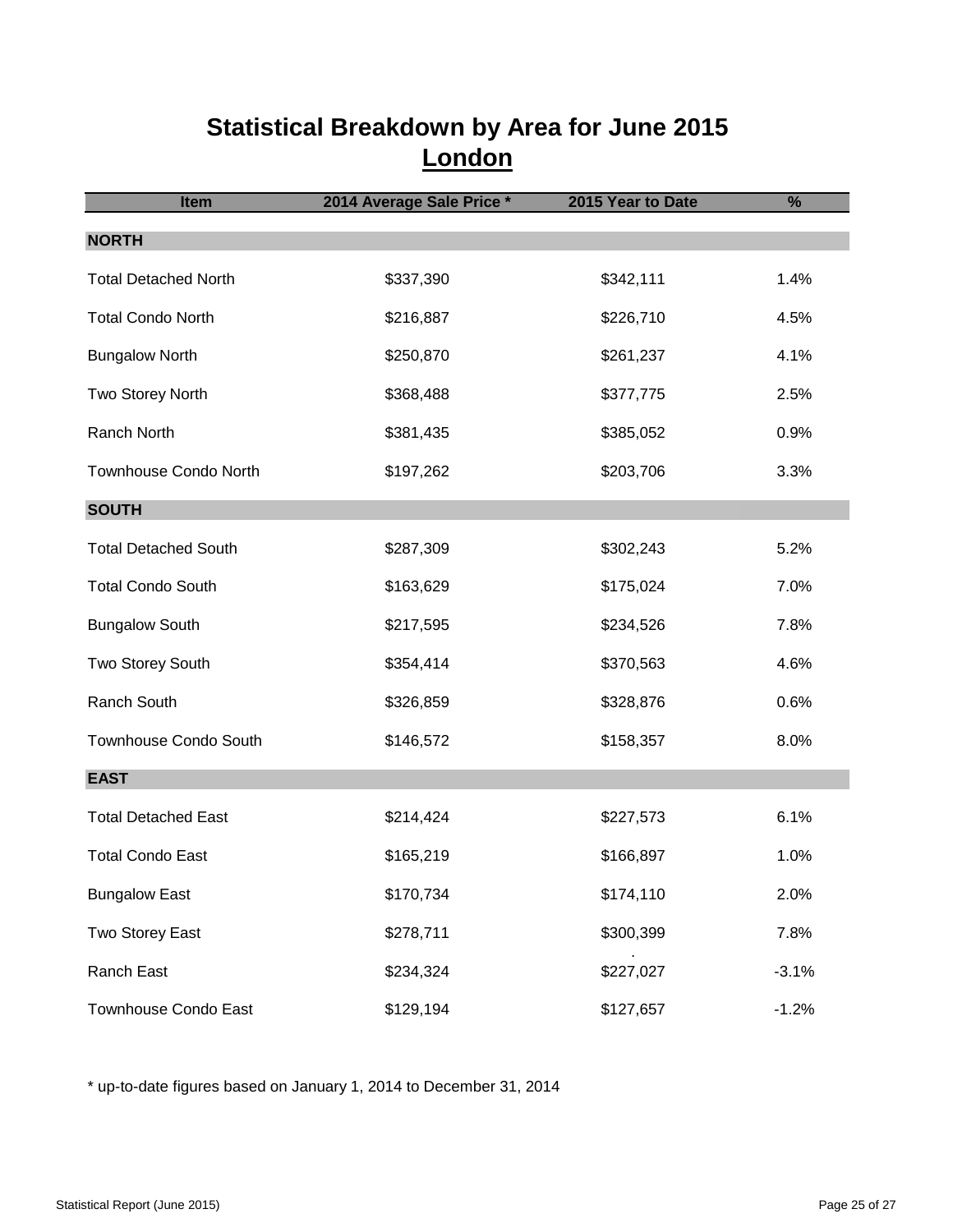### **Statistical Breakdown by Area for June 2015 Elgin**

| <b>Item</b>            | 2014 Average Sale Price * | 2015 Year to Date | $\frac{9}{6}$ |
|------------------------|---------------------------|-------------------|---------------|
| <b>Total Detached</b>  | \$224,660                 | \$252,383         | 12.3%         |
| <b>Total Condo</b>     | \$163,609                 | \$153,579         | $-6.1%$       |
| <b>Bungalow</b>        | \$180,449                 | \$201,735         | 11.8%         |
| <b>Two Storey</b>      | \$344,819                 | \$363,534         | 5.4%          |
| Ranch                  | \$244,528                 | \$272,330         | 11.4%         |
| <b>Townhouse Condo</b> | \$182,671                 | \$148,143         | $-18.9%$      |

#### **St. Thomas**

| <b>Item</b>            | 2014 Average Sale Price * | 2015 Year to Date | $\frac{9}{6}$ |
|------------------------|---------------------------|-------------------|---------------|
| <b>Total Detached</b>  | \$198,748                 | \$209,987         | 5.7%          |
| <b>Total Condo</b>     | \$239,132                 | \$233,525         | $-2.3%$       |
| <b>Bungalow</b>        | \$190,335                 | \$192,040         | 0.9%          |
| <b>Two Storey</b>      | \$240,554                 | \$256,251         | 6.5%          |
| Ranch                  | \$215,933                 | \$226,019         | 4.7%          |
| <b>Townhouse Condo</b> | \$225,000                 | \$0               | 100.0%        |

\* up-to-date figures based on January 1, 2014 to December 31, 2014